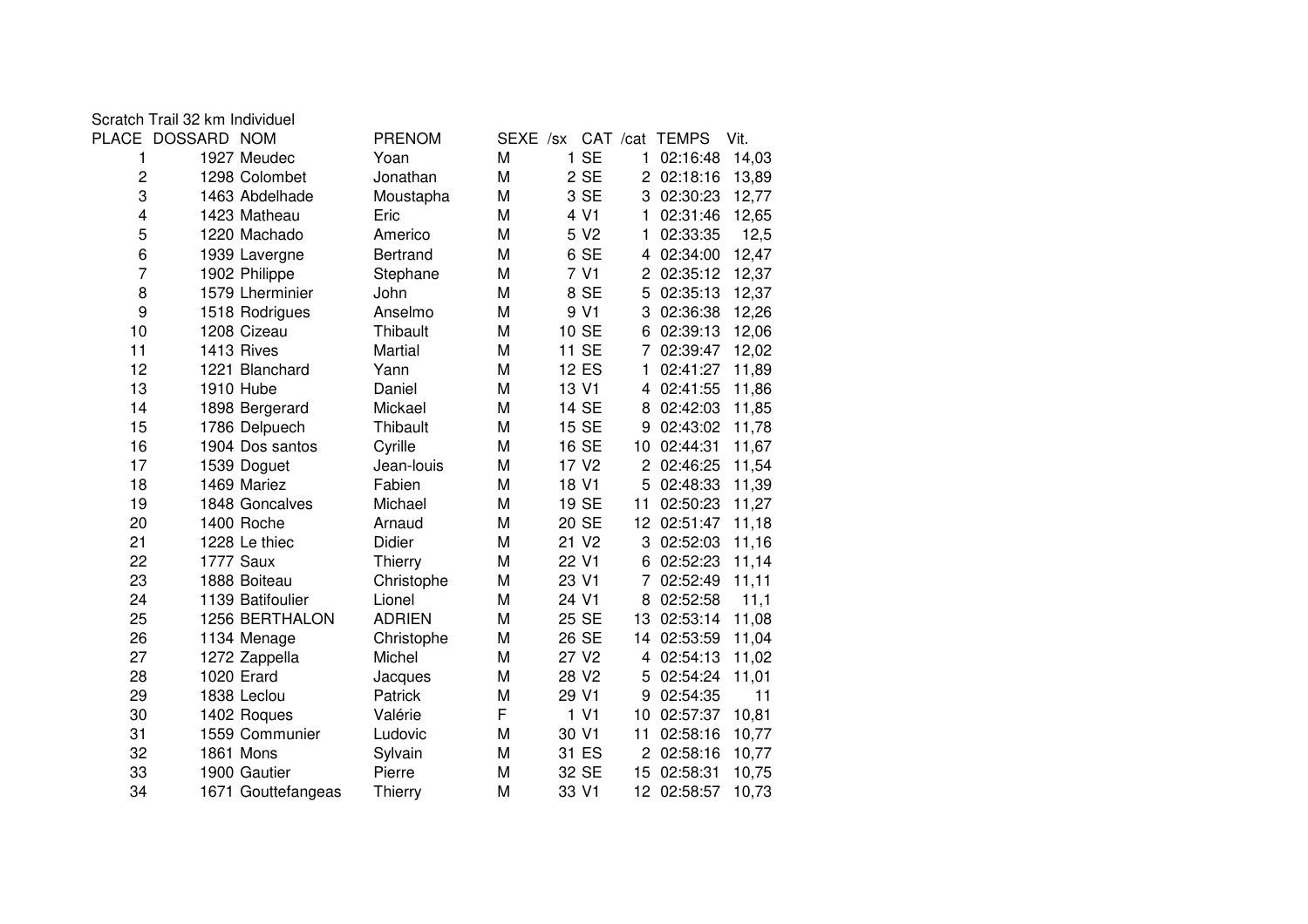| 35 |             | 1439 Ranger    | Vincent          | M | 34 SE             |      | 16 | 02:59:48    | 10,68 |
|----|-------------|----------------|------------------|---|-------------------|------|----|-------------|-------|
| 36 |             | 1774 Wenger    | Alain            | M | 35 V1             |      | 13 | 03:00:12    | 10,65 |
| 37 |             | 1304 Jaeger    | Emmanuelle       | F |                   | 2 V1 | 14 | 03:00:19    | 10,65 |
| 38 |             | 1072 Roche     | Cyrille          | M | 36 V1             |      | 15 | 03:00:20    | 10,65 |
| 39 |             | 1432 Barbe     | Christian        | M | 37 SE             |      | 17 | 03:00:31    | 10,64 |
| 40 | 1471 Vitali |                | Fabien           | M | 38 V1             |      | 16 | 03:01:17    | 10,59 |
| 41 |             | 1498 Gardes    | Jean francois    | М | 39 SE             |      | 18 | 03:02:31    | 10,52 |
| 42 |             | 1618 Reygade   | Pierre           | M | 40 ES             |      | 3  | 03:03:07    | 10,48 |
| 43 |             | 1734 Granier   | Fabrice          | M | 41 V3             |      | 1  | 03:03:11    | 10,48 |
| 44 |             | 1783 Albacete  | Claude           | M | 42 V <sub>2</sub> |      | 6  | 03:03:16    | 10,48 |
| 45 |             | 1923 Chouvy    | Cyril            | M | 43 SE             |      | 19 | 03:03:17    | 10,48 |
| 46 |             | 1374 Duchemin  | Eric             | M | 44 V1             |      | 17 | 03:03:17    | 10,48 |
| 47 |             | 1372 Auzèmery  | Patrick          | M | 45 V1             |      | 18 | 03:03:30    | 10,46 |
| 48 |             | 1885 Raquin    | Guy              | M | 46 V1             |      | 19 | 03:04:13    | 10,42 |
| 49 |             | 1211 El hariri | <b>Badia</b>     | F |                   | 3 SE | 20 | 03:04:17    | 10,42 |
| 50 |             | 1540 Fougeron  | Emmanuel         | M | 47 SE             |      | 21 | 03:04:53    | 10,38 |
| 51 |             | 1860 Poujet    | Jerome           | M | 48 V1             |      | 20 | 03:05:03    | 10,37 |
| 52 |             | 1213 Quevarec  | Alain            | M | 49 V1             |      | 21 | 03:05:05    | 10,37 |
| 53 |             | 1839 Godon     | <b>Mathias</b>   | M | 50 SE             |      | 22 | 03:05:10    | 10,37 |
| 54 |             | 1041 Dumas     | Andre            | M | 51 V1             |      | 22 | 03:05:44    | 10,34 |
| 55 |             | 1411 Limoges   | Pierre-alexandre | M | 52 V1             |      | 23 | 03:07:03    | 10,26 |
| 56 |             | 1138 Besombes  | Thierry          | M | 53 SE             |      | 23 | 03:07:06    | 10,26 |
| 57 |             | 1869 Freygnac  | Pascal           | M | 54 V2             |      | 7  | 03:07:19    | 10,25 |
| 58 |             | 1019 Gomez     | Pascal           | M | 55 V2             |      | 8  | 03:07:36    | 10,23 |
| 59 |             | 1289 De prada  | Gregory          | M | 56 SE             |      |    | 24 03:07:57 | 10,22 |
| 60 |             | 1854 Lonak     | Franck           | M | 57 V1             |      | 24 | 03:08:36    | 10,18 |
| 61 |             | 1299 Escuroux  | Michel           | М | 58 V1             |      | 25 | 03:08:48    | 10,17 |
| 62 |             | 1288 Delcros   | Jean louis       | M | 59 V1             |      | 26 | 03:09:05    | 10,15 |
| 63 |             | 1040 Montaigne | Jeremy           | M | 60 SE             |      | 25 | 03:09:14    | 10,15 |
| 64 |             | 1893 Didou     | Veronique        | F |                   | 4 V1 | 27 | 03:09:20    | 10,14 |
| 65 |             | 1837 Coraboeuf | Clement          | M | 61 SE             |      | 26 | 03:09:43    | 10,12 |
| 66 |             | 1282 Rodrigues | Philippe         | M | 62 V <sub>2</sub> |      | 9  | 03:09:46    | 10,12 |
| 67 |             | 1892 Didou     | Xavier           | М | 63 V1             |      | 28 | 03:10:07    | 10,1  |
| 68 |             | 1844 Fourcade  | Aurélien         | M | 64 SE             |      | 27 | 03:10:08    | 10,1  |
| 69 |             | 1627 Pouderoux | Cecile           | F |                   | 5 SE | 28 | 03:10:47    | 10,06 |
| 70 |             | 1126 Giron     | Jerome           | M | 65 V1             |      | 29 | 03:10:56    | 10,06 |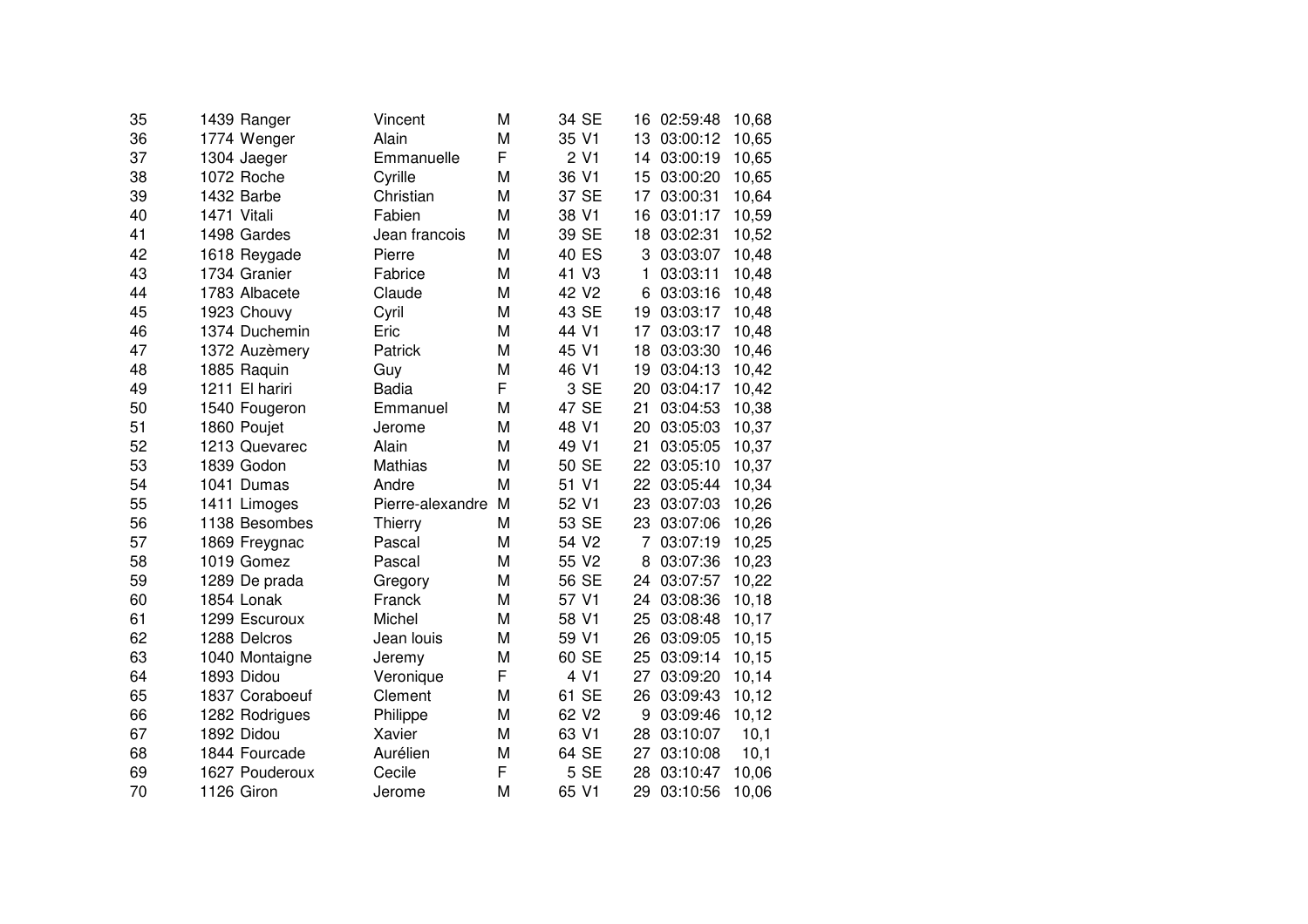| 71  | 1424 Chanel      | Matthieu    | M | 66 SE             | 29 | 03:11:03    | 10,05 |
|-----|------------------|-------------|---|-------------------|----|-------------|-------|
| 72  | 1165 Roques      | Samuel      | M | 67 SE             | 30 | 03:11:57    | 10    |
| 73  | 1644 Parra       | Jean-didier | M | 68 V2             | 10 | 03:12:10    | 9,99  |
| 74  | 1947 Legrand     | Pierre      | M | 69 V1             | 30 | 03:12:12    | 9,99  |
| 75  | 1141 Coustet     | Christophe  | M | 70 SE             | 31 | 03:12:22    | 9,98  |
| 76  | 1467 Gregori     | Gianni      | M | 71 SE             | 32 | 03:12:26    | 9,98  |
| 77  | 1185 Piquand     | Michel      | M | 72 SE             | 33 | 03:12:39    | 9,97  |
| 78  | 1345 Dauskichury | Laure       | F | 6 SE              |    | 34 03:12:49 | 9,96  |
| 79  | 1338 Pagnoux     | Loric       | M | 73 SE             | 35 | 03:13:25    | 9,93  |
| 80  | 1684 Defache     | Dorian      | M | 74 V <sub>2</sub> | 11 | 03:13:36    | 9,92  |
| 81  | 1193 Plaisir     | Frederic    | M | 75 V1             | 31 | 03:13:42    | 9,91  |
| 82  | 1401 Valiorgue   | Hugues      | M | 76 V1             |    | 32 03:14:08 | 9,89  |
| 83  | 1891 Prodel      | Gerard      | M | 77 V <sub>2</sub> |    | 12 03:14:12 | 9,89  |
| 84  | 1563 Cabanne     | Pascal      | M | 78 V2             | 13 | 03:14:30    | 9,87  |
| 85  | 1159 Bourrier    | Romain      | M | 79 SE             | 36 | 03:14:37    | 9,86  |
| 86  | 1926 Carsac      | Jerome      | M | 80 V1             | 33 | 03:14:45    | 9,86  |
| 87  | 1034 Pruneyre    | Loïc        | M | 81 V1             | 34 | 03:14:56    | 9,85  |
| 88  | 1252 Brunel      | Guillaume   | M | 82 SE             | 37 | 03:15:03    | 9,84  |
| 89  | 1089 Pajot       | Emmanuel    | M | 83 SE             | 38 | 03:15:09    | 9,84  |
| 90  | 1665 Lagorce     | Philippe    | M | 84 V1             | 35 | 03:15:23    | 9,83  |
| 91  | 1851 Fradin      | Vincent     | M | 85 ES             | 4  | 03:15:28    | 9,82  |
| 92  | 1822 Cheyvialle  | Lionel      | M | 86 SE             | 39 | 03:15:39    | 9,81  |
| 93  | 1287 Delbos      | Gilles      | M | 87 V2             | 14 | 03:15:43    | 9,81  |
| 94  | 1713 Le mercier  | Michel      | M | 88 V1             |    | 36 03:16:00 | 9,8   |
| 95  | 1380 Laroussinie | Christian   | M | 89 SE             |    | 40 03:16:07 | 9,79  |
| 96  | 1263 Moreau      | Laetitia    | F | 7 SE              | 41 | 03:16:09    | 9,79  |
| 97  | 1560 Dos santos  | Alberto     | M | 90 V <sub>2</sub> | 15 | 03:16:11    | 9,79  |
| 98  | 1431 Courtefoix  | Sebastien   | M | 91 V1             | 37 | 03:16:34    | 9,77  |
| 99  | 1390 Malleys     | Olivier     | M | 92 V1             | 38 | 03:16:39    | 9,76  |
| 100 | 1664 Parra       | Nicolas     | M | 93 SE             | 42 | 03:16:51    | 9,75  |
| 101 | 1487 Melon       | Jean pierre | M | 94 V1             | 39 | 03:16:56    | 9,75  |
| 102 | 1784 Massing     | Sebastien   | M | 95 V1             | 40 | 03:17:07    | 9,74  |
| 103 | 1785 Charbonnier | Celine      | F | 8 V1              | 41 | 03:17:08    | 9,74  |
| 104 | 1565 Drillet     | Laurent     | M | 96 V1             | 42 | 03:17:34    | 9,72  |
| 105 | 1324 Hamadache   | Karim       | M | 97 SE             | 43 | 03:17:44    | 9,71  |
| 106 | 1506 Eyrolles    | Frédéric    | M | 98 SE             | 44 | 03:17:52    | 9,7   |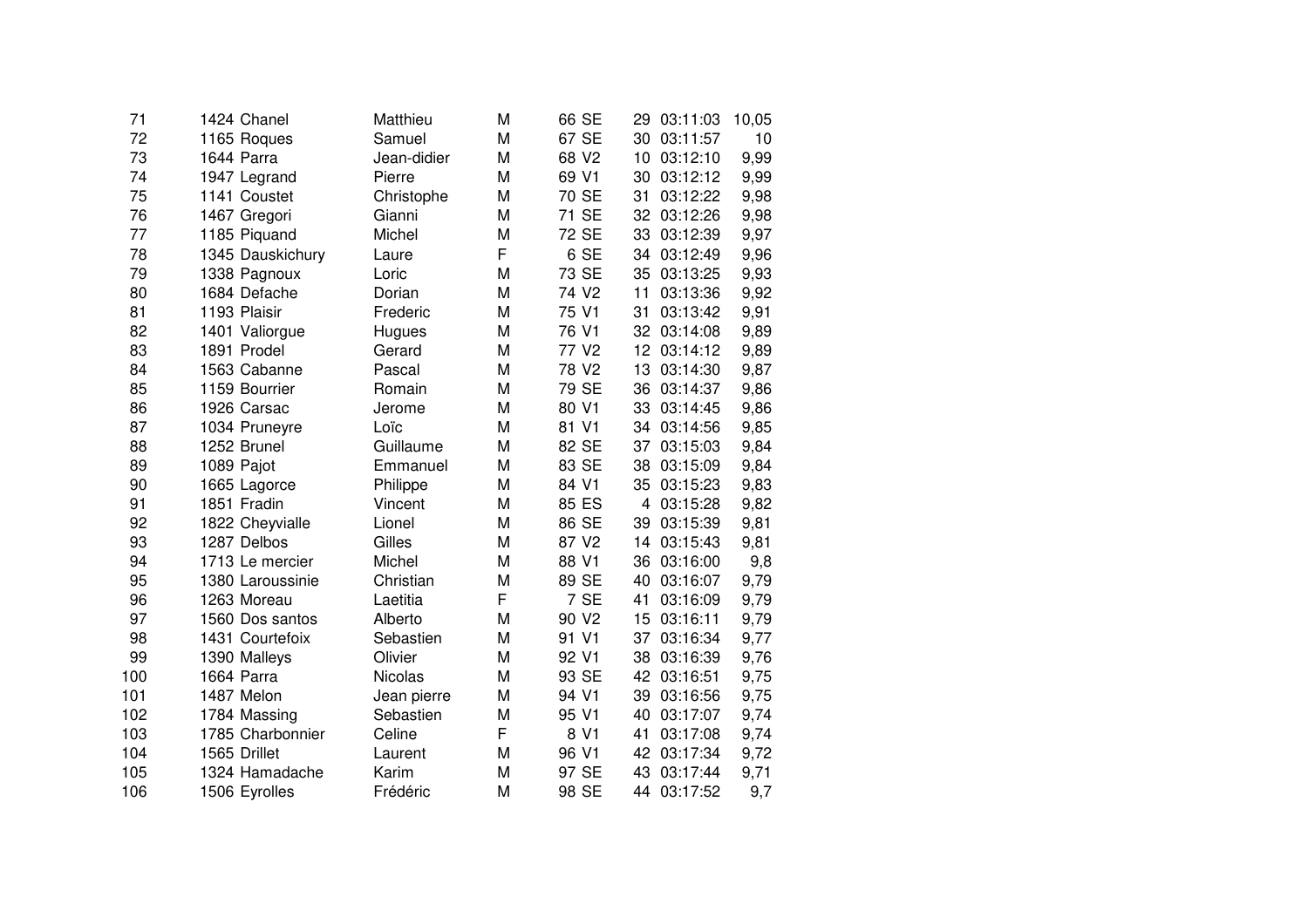| 107 |          | 1337 Bohec          | Christian      | M | 99 V <sub>2</sub>  | 16 | 03:17:52    | 9,7  |
|-----|----------|---------------------|----------------|---|--------------------|----|-------------|------|
| 108 |          | 1350 Courregelongue | Jerome         | M | 100 V1             | 43 | 03:17:56    | 9,7  |
| 109 |          | 1128 Rolet          | Didier         | M | 101 V1             | 44 | 03:17:59    | 9,7  |
| 110 |          | 1809 Rieutord       | Daniel         | M | 102 V3             | 2  | 03:18:02    | 9,69 |
| 111 |          | 1265 Mayne          | Michel         | M | 103 V1             | 45 | 03:18:08    | 9,69 |
| 112 | 1677 Fau |                     | Ludovic        | M | 104 SE             | 45 | 03:18:15    | 9,68 |
| 113 |          | 1490 Fraisse        | Sylvain        | M | 105 SE             | 46 | 03:18:20    | 9,68 |
| 114 |          | 1779 Mercuri        | Anne           | F | 9 SE               | 47 | 03:18:39    | 9,66 |
| 115 |          | 1703 Palmié         | Ghislain       | M | 106 SE             | 48 | 03:19:08    | 9,64 |
| 116 |          | 1884 Boutin         | Xavier         | M | 107 SE             | 49 | 03:19:11    | 9,64 |
| 117 |          | 1614 Depourtoux     | Didier         | M | 108 V1             | 46 | 03:19:29    | 9,62 |
| 118 |          | 1437 Macouin        | Evelyne        | F | 10 V <sub>2</sub>  | 17 | 03:19:36    | 9,62 |
| 119 |          | 1074 Rouchy         | Régis          | M | 109 SE             | 50 | 03:19:37    | 9,62 |
| 120 | 1207 Jai |                     | Cédric         | M | 110 SE             | 51 | 03:19:40    | 9,62 |
| 121 |          | 1686 Pesson         | Jean marc      | M | 111 V <sub>2</sub> | 18 | 03:19:53    | 9,61 |
| 122 |          | 1321 Corfa          | <b>Bernard</b> | M | 112 V <sub>2</sub> | 19 | 03:20:10    | 9,59 |
| 123 |          | 1290 Martin         | Benjamin       | M | 113 SE             | 52 | 03:20:15    | 9,59 |
| 124 |          | 1821 Kisiel         | David          | M | 114 V1             | 47 | 03:20:18    | 9,59 |
| 125 |          | 1018 Gallot         | Henri          | M | 115 V <sub>2</sub> | 20 | 03:20:20    | 9,58 |
| 126 |          | 1704 Lavigne        | Lionel         | M | 116 SE             | 53 | 03:20:47    | 9,56 |
| 127 |          | 1660 Maurin         | Eric           | M | 117 V1             | 48 | 03:20:52    | 9,56 |
| 128 |          | 1877 Lolive         | <b>Brice</b>   | M | 118 SE             | 54 | 03:20:54    | 9,56 |
| 129 |          | 1333 Catan          | Jules          | M | 119 V <sub>2</sub> | 21 | 03:20:56    | 9,56 |
| 130 |          | 1523 Leprince       | Romain         | M | 120 SE             | 55 | 03:20:57    | 9,55 |
| 131 |          | 1598 Morisseau      | Florence       | F | 11 V1              | 49 | 03:21:02    | 9,55 |
| 132 |          | 1919 Penel          | Christophe     | M | 121 V1             | 50 | 03:21:13    | 9,54 |
| 133 | 1388 Pic |                     | Pierre         | M | 122 V <sub>2</sub> |    | 22 03:21:17 | 9,54 |
| 134 | 1735 Bel |                     | Severine       | F | 12 SE              | 56 | 03:21:47    | 9,51 |
| 135 |          | 1525 Fabre          | Emmanuel       | M | 123 V1             | 51 | 03:22:06    | 9,5  |
| 136 |          | 1030 Serre          | Jérôme         | M | 124 SE             | 57 | 03:22:09    | 9,5  |
| 137 |          | 1716 Euzenot        | Alain          | M | 125 V3             | 3  | 03:22:11    | 9,5  |
| 138 |          | <b>1870 Aout</b>    | Franck         | M | 126 SE             | 58 | 03:22:26    | 9,48 |
| 139 |          | 1446 De marchi      | Loic           | M | 127 SE             | 59 | 03:22:27    | 9,48 |
| 140 |          | 1909 Gardan         | Sophie         | F | 13 SE              | 60 | 03:22:33    | 9,48 |
| 141 |          | 1850 Verneau        | Benoît         | M | 128 V1             | 52 | 03:22:34    | 9,48 |
| 142 |          | 1510 Richard        | Manuel         | M | 129 SE             | 61 | 03:22:49    | 9,47 |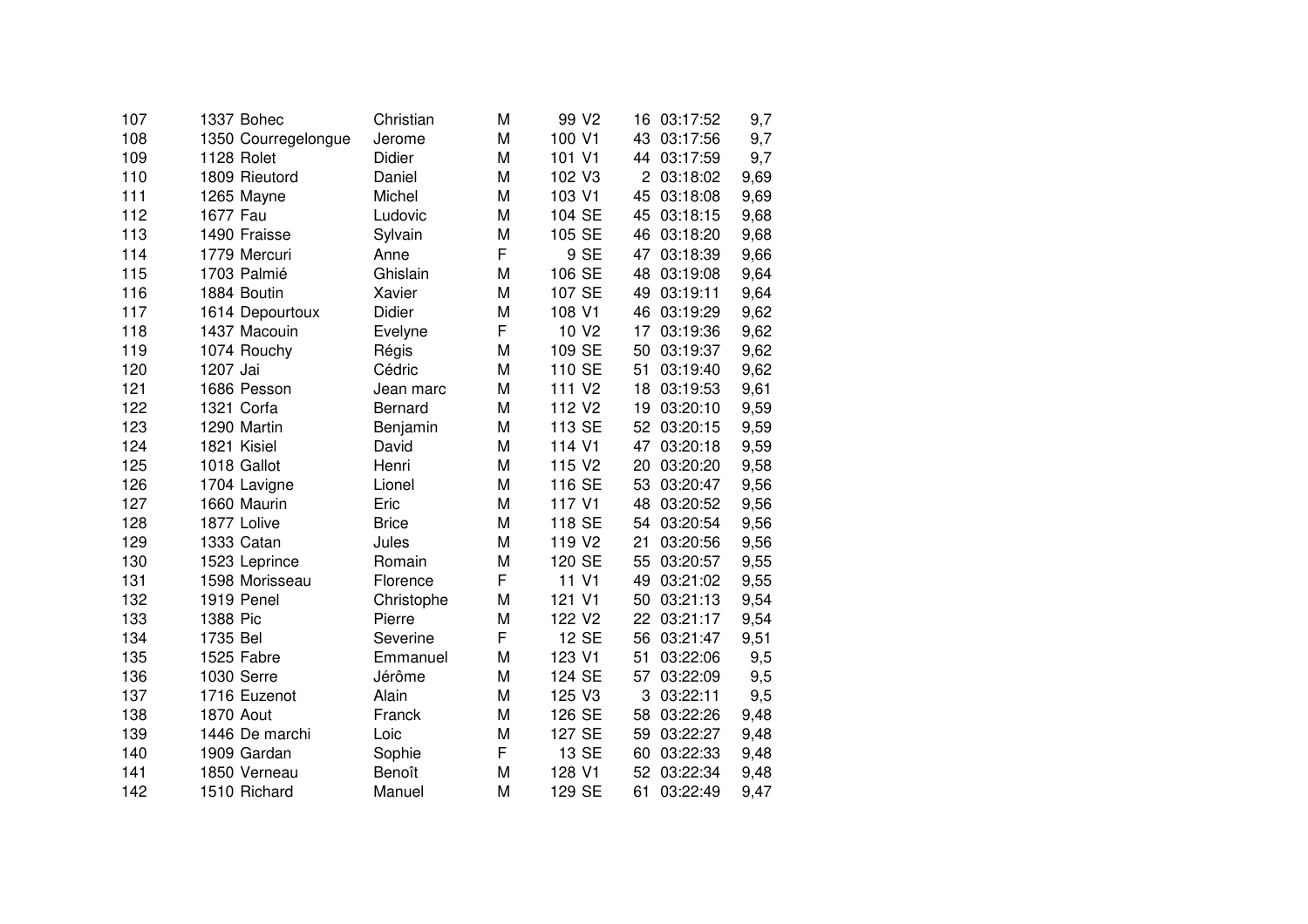| 143 | 1630 Goubet      | Raphael         | M | 130 SE             | 62 | 03:22:52 | 9,46 |
|-----|------------------|-----------------|---|--------------------|----|----------|------|
| 144 | 1005 Micoureau   | Arnaud          | M | 131 SE             | 63 | 03:22:57 | 9,46 |
| 145 | 1594 Le faucheur | Christophe      | M | 132 V1             | 53 | 03:23:06 | 9,45 |
| 146 | 1737 Surault     | Willy           | M | 133 SE             | 64 | 03:23:07 | 9,45 |
| 147 | 1379 Jaby        | Frederic        | M | 134 V1             | 54 | 03:23:12 | 9,45 |
| 148 | 1319 Garnier     | David           | M | 135 SE             | 65 | 03:23:14 | 9,45 |
| 149 | 1513 Naudoux     | Jean pierre     | M | 136 V1             | 55 | 03:23:34 | 9,43 |
| 150 | 1408 Leger       | <b>Nicolas</b>  | M | 137 V1             | 56 | 03:23:38 | 9,43 |
| 151 | 1262 Merceron    | Jonathan        | M | 138 SE             | 66 | 03:23:43 | 9,42 |
| 152 | 1029 Ganry       | Cyril           | M | 139 SE             | 67 | 03:23:44 | 9,42 |
| 153 | 1698 Auger       | Franck          | M | 140 V1             | 57 | 03:24:00 | 9,41 |
| 154 | 1697 Redien      | Valerie         | F | 14 V1              | 58 | 03:24:02 | 9,41 |
| 155 | 1595 Simon       | David           | M | 141 SE             | 68 | 03:24:13 | 9,4  |
| 156 | 1681 Lemeunier   | <b>Bruno</b>    | M | 142 V1             | 59 | 03:24:28 | 9,39 |
| 157 | 1202 Felipe      | Christophe      | M | 143 SE             | 69 | 03:24:32 | 9,39 |
| 158 | 1780 Pecoul      | Didier          | M | 144 V1             | 60 | 03:24:36 | 9,38 |
| 159 | 1502 Leveque     | <b>Bertrand</b> | M | 145 SE             | 70 | 03:24:37 | 9,38 |
| 160 | 1543 Texier      | Dominique       | M | 146 V2             | 23 | 03:24:42 | 9,38 |
| 161 | 1476 Chevaleyre  | Amaury          | M | 147 SE             | 71 | 03:24:46 | 9,38 |
| 162 | 1050 Bouvier     | Stephane        | M | 148 V <sub>2</sub> | 24 | 03:24:49 | 9,37 |
| 163 | 1148 Aubouin     | Patrice         | M | 149 V1             | 61 | 03:25:26 | 9,35 |
| 164 | 1505 Martin      | Vincent         | M | 150 V1             | 62 | 03:25:42 | 9,33 |
| 165 | 1137 Rousset     | Jean paul       | M | 151 V2             | 25 | 03:25:50 | 9,33 |
| 166 | 1047 Olivaux     | Régis           | M | 152 V <sub>2</sub> | 26 | 03:25:51 | 9,33 |
| 167 | 1412 Legrand     | Damien          | M | 153 V1             | 63 | 03:26:03 | 9,32 |
| 168 | 1422 Angelvy     | Jerome          | M | 154 V1             | 64 | 03:26:04 | 9,32 |
| 169 | 1200 Alicandri   | Jean-marc       | M | 155 V1             | 65 | 03:26:09 | 9,31 |
| 170 | 1945 Laurent     | Tanguy          | M | 156 SE             | 72 | 03:26:15 | 9,31 |
| 171 | 1264 Roquecave   | Leslie          | F | 15 SE              | 73 | 03:26:19 | 9,31 |
| 172 | 1545 Treille     | Grégory         | M | 157 V1             | 66 | 03:26:21 | 9,3  |
| 173 | 1429 Coste       | Catherine       | F | 16 V1              | 67 | 03:26:34 | 9,29 |
| 174 | 1441 Petiot      | Eric            | M | 158 V1             | 68 | 03:26:40 | 9,29 |
| 175 | 1557 Nardelli    | Didier          | M | 159 V <sub>2</sub> | 27 | 03:26:45 | 9,29 |
| 176 | 1674 Simonnet    | Jean-yves       | M | 160 V <sub>2</sub> | 28 | 03:26:57 | 9,28 |
| 177 | 1493 Reviriaud   | Julie           | F | 17 V1              | 69 | 03:27:12 | 9,27 |
| 178 | 1046 Bouic       | Jean-louis      | M | 161 V2             | 29 | 03:27:20 | 9,26 |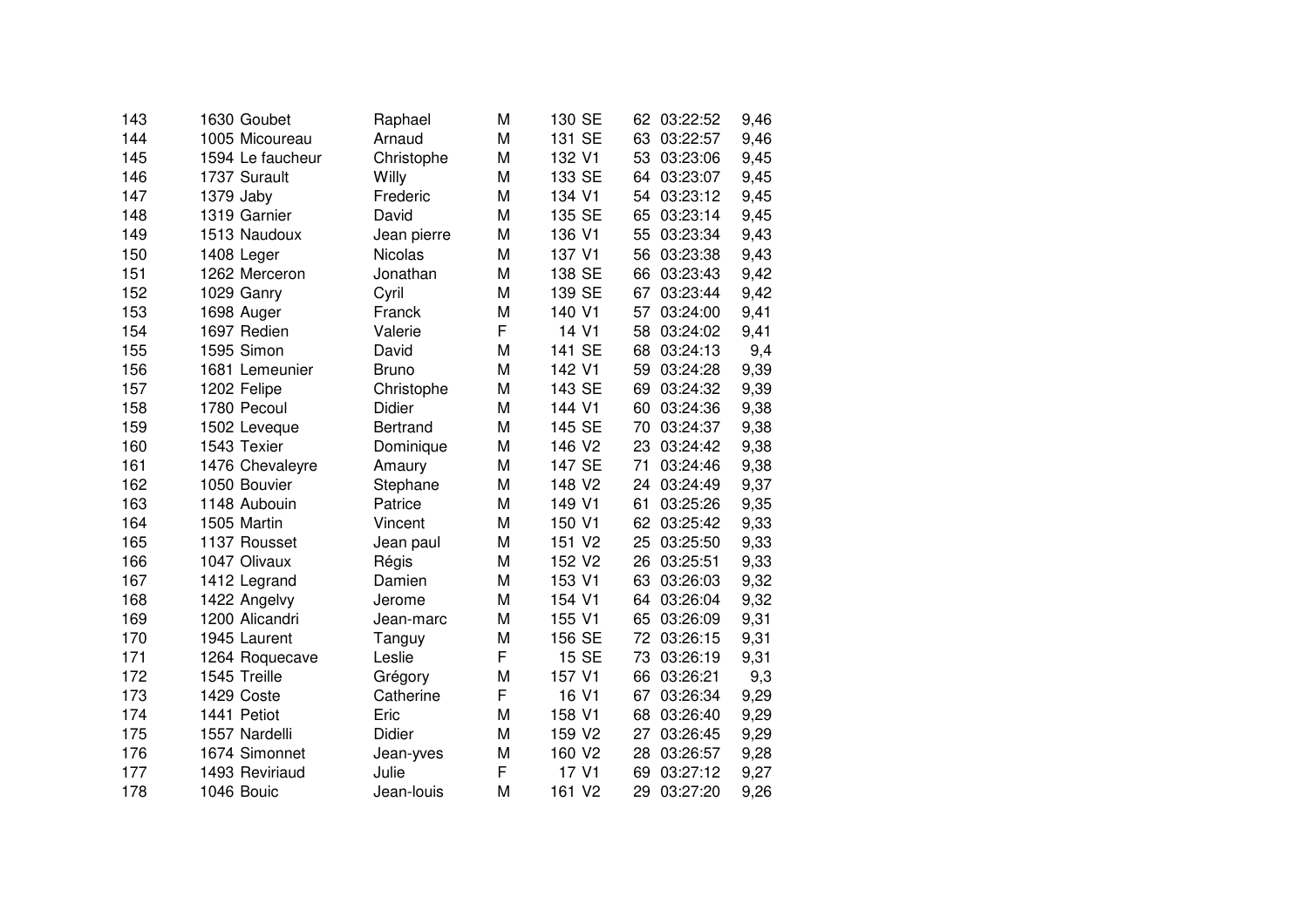| 179 |             | 1901 Larroumets | Robert          | M | 162 V <sub>2</sub> | 30 | 03:27:22    | 9,26 |
|-----|-------------|-----------------|-----------------|---|--------------------|----|-------------|------|
| 180 |             | 1284 Brusquand  | Marie christine | F | 18 V1              | 70 | 03:27:27    | 9,25 |
| 181 |             | 1444 Crouzat    | Alain           | M | 163 V1             | 71 | 03:27:36    | 9,25 |
| 182 |             | 1708 Serre      | Laurent         | M | 164 V1             | 72 | 03:27:37    | 9,25 |
| 183 |             | 1942 Papon      | Cyril           | M | 165 SE             | 74 | 03:27:38    | 9,25 |
| 184 |             | 1924 Millet     | Sebastien       | M | 166 SE             | 75 | 03:27:45    | 9,24 |
| 185 |             | 1406 Corneloup  | Stéphane        | M | 167 V1             | 73 | 03:27:49    | 9,24 |
| 186 |             | 1748 Traverse   | <b>Nicolas</b>  | M | 168 SE             | 76 | 03:27:53    | 9,24 |
| 187 |             | 1746 Salesse    | Nicolas         | M | 169 SE             | 77 | 03:28:04    | 9,23 |
| 188 |             | 1135 Mathieu    | Stephane        | M | 170 V1             |    | 74 03:28:05 | 9,23 |
| 189 |             | 1576 Miriot     | Alain           | M | 171 V3             | 4  | 03:28:08    | 9,22 |
| 190 |             | 1454 Vass       | Alexis          | M | 172 SE             | 78 | 03:28:22    | 9,21 |
| 191 |             | 1009 Maviel     | Olivier         | M | 173 SE             | 79 | 03:28:38    | 9,2  |
| 192 |             | 1648 Ulmet      | Laurent         | M | 174 V2             | 31 | 03:28:38    | 9,2  |
| 193 | 1601 Buil   |                 | Thierry         | M | 175 V1             | 75 | 03:28:50    | 9,19 |
| 194 |             | 1370 Meallet    | Jean-francois   | M | 176 SE             | 80 | 03:28:58    | 9,19 |
| 195 | 1212 Isikli |                 | Ilhan           | M | 177 SE             | 81 | 03:29:43    | 9,15 |
| 196 |             | 1362 Joannes    | Patrick         | M | 178 V2             | 32 | 03:29:59    | 9,14 |
| 197 |             | 1587 Leaux      | Sylvain         | M | 179 SE             | 82 | 03:30:17    | 9,13 |
| 198 |             | 1028 Bonnion    | Loic            | M | 180 V <sub>2</sub> | 33 | 03:30:19    | 9,13 |
| 199 |             | 1230 Sauvadet   | Eric            | M | 181 V2             | 34 | 03:30:37    | 9,12 |
| 200 |             | 1815 Rateron    | Aurelien        | M | 182 SE             | 83 | 03:30:51    | 9,11 |
| 201 |             | 1680 Gaston     | Yves            | M | 183 V1             | 76 | 03:30:52    | 9,1  |
| 202 |             | 1223 Dupuy      | Fabrice         | M | 184 SE             | 84 | 03:31:19    | 9,09 |
| 203 |             | 1286 Daval      | Sylvain         | M | 185 V1             | 77 | 03:31:27    | 9,08 |
| 204 |             | 1232 Damet      | Didier          | M | 186 SE             | 85 | 03:31:29    | 9,08 |
| 205 |             | 1277 Souchaud   | Patrick         | M | 187 V <sub>2</sub> | 35 | 03:31:32    | 9,08 |
| 206 |             | 1663 Troupel    | Genevieve       | F | 19 V <sub>2</sub>  | 36 | 03:31:54    | 9,06 |
| 207 |             | 1577 Caron      | Michel          | M | 188 V1             | 78 | 03:31:58    | 9,06 |
| 208 |             | 1589 Peirce     | Christine       | F | 20 V <sub>1</sub>  | 79 | 03:32:05    | 9,05 |
| 209 |             | 1572 Bazelle    | Richard         | M | 189 V1             | 80 | 03:32:23    | 9,04 |
| 210 |             | 1443 Simon      | Cathy           | F | 21 V1              | 81 | 03:32:39    | 9,03 |
| 211 |             | 1593 Mouillet   | Arnaud          | M | 190 V1             | 82 | 03:32:40    | 9,03 |
| 212 | 1356 Bru    |                 | Matthieu        | M | 191 SE             | 86 | 03:33:01    | 9,01 |
| 213 |             | 1027 Cunuder    | Fabrice         | M | 192 V1             | 83 | 03:33:03    | 9,01 |
| 214 |             | 1871 Debel      | Evelyne         | F | 22 V1              | 84 | 03:33:04    | 9,01 |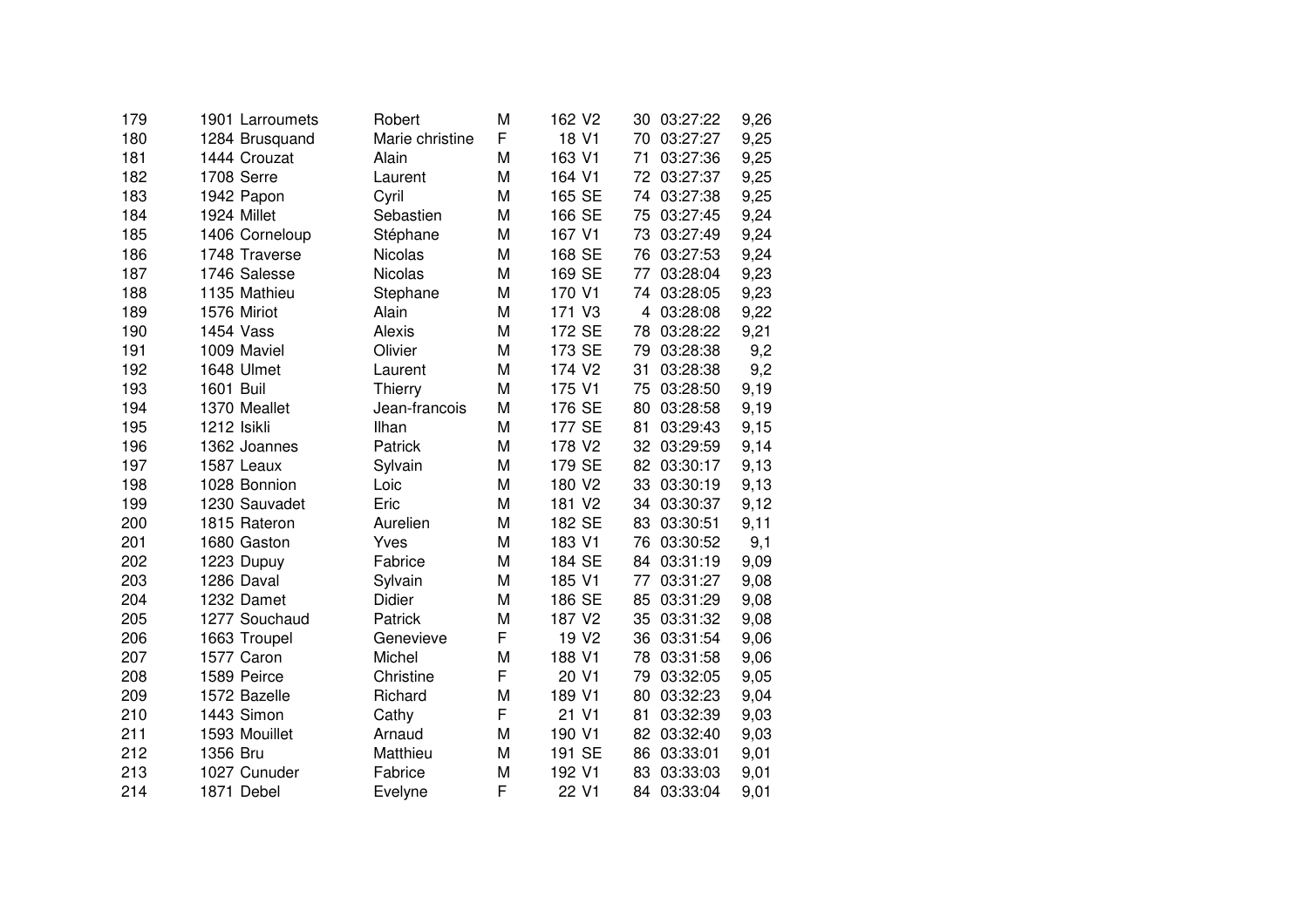| 215 |           | 1315 Cambon       | Guillaume     | M | 193 SE             | 87 | 03:33:09 | 9,01 |
|-----|-----------|-------------------|---------------|---|--------------------|----|----------|------|
| 216 |           | 1359 Millet       | Jerome        | M | 194 SE             | 88 | 03:33:11 | 9,01 |
| 217 | 1526 Joly |                   | Thierry       | M | 195 V1             | 85 | 03:33:15 | 9    |
| 218 |           | 1581 Bardet       | Michel        | M | 196 V <sub>2</sub> | 37 | 03:33:18 | 9    |
| 219 |           | 1592 Helias       | Sebastien     | M | 197 V1             | 86 | 03:33:39 | 8,99 |
| 220 |           | 1531 Faure        | Sébastien     | M | 198 SE             | 89 | 03:33:58 | 8,97 |
| 221 |           | 1934 Laporte      | Stephane      | M | 199 V1             | 87 | 03:34:00 | 8,97 |
| 222 |           | 1073 Gizardin     | Frederic      | M | 200 V1             | 88 | 03:34:04 | 8,97 |
| 223 |           | 1747 Nebout       | Damien        | M | 201 SE             | 90 | 03:34:09 | 8,97 |
| 224 |           | 1899 Lhuillier    | David         | M | 202 V1             | 89 | 03:34:10 | 8,96 |
| 225 |           | 1044 Lesellier    | Laurent       | M | 203 V1             | 90 | 03:34:13 | 8,96 |
| 226 |           | 1875 Fialip       | Fabrice       | M | 204 V1             | 91 | 03:34:22 | 8,96 |
| 227 |           | 1765 Lesmarie     | Jean-louis    | M | 205 V1             | 92 | 03:34:33 | 8,95 |
| 228 |           | 1452 Macaux       | Frederic      | M | 206 V1             | 93 | 03:34:45 | 8,94 |
| 229 |           | 1549 Apcher       | Hervé         | M | 207 V1             | 94 | 03:34:59 | 8,93 |
| 230 |           | 1098 Auphan       | Christophe    | M | 208 V1             | 95 | 03:35:16 | 8,92 |
| 231 |           | <b>1335 Naud</b>  | Cyrille       | M | 209 V1             | 96 | 03:35:33 | 8,91 |
| 232 |           | 1771 Tourtoulou   | François      | M | 210 SE             | 91 | 03:35:37 | 8,9  |
| 233 |           | 1489 Lemius       | Adrien        | M | 211 SE             | 92 | 03:35:43 | 8,9  |
| 234 |           | 1946 Blancot      | Roland        | M | 212 V1             | 97 | 03:35:52 | 8,89 |
| 235 |           | 1377 Lafon        | Aurelien      | M | 213 SE             | 93 | 03:35:53 | 8,89 |
| 236 |           | 1711 Pouillas     | Raymond       | M | 214 V <sub>2</sub> | 38 | 03:36:12 | 8,88 |
| 237 |           | 1198 Le fur       | Loïc          | M | 215 SE             | 94 | 03:37:00 | 8,85 |
| 238 |           | 1882 Boisset      | Remy          | M | 216 SE             | 95 | 03:37:05 | 8,84 |
| 239 |           | 1475 Aubourdy     | Patrice       | M | 217 V <sub>2</sub> | 39 | 03:37:08 | 8,84 |
| 240 |           | 1855 Fabre        | Michel        | M | 218 V2             | 40 | 03:37:09 | 8,84 |
| 241 |           | 1036 Soleilhavoup | Sylvain       | M | 219 V1             | 98 | 03:37:37 | 8,82 |
| 242 |           | 1778 Ribéreau     | Fabien        | M | 220 SE             | 96 | 03:37:43 | 8,82 |
| 243 |           | 1357 Delmas       | Jacques       | M | 221 V2             | 41 | 03:37:43 | 8,82 |
| 244 |           | 1403 Simond       | Stéphane      | M | 222 SE             | 97 | 03:37:54 | 8,81 |
| 245 |           | 1462 Laragnou     | Joel          | M | 223 V2             | 42 | 03:37:56 | 8,81 |
| 246 |           | 1720 Bogard       | Olivier       | M | 224 V2             | 43 | 03:38:13 | 8,8  |
| 247 |           | 1920 Baris        | Sandrine      | F | 23 SE              | 98 | 03:38:34 | 8,78 |
| 248 |           | 1682 Sarrazin     | Eric          | M | 225 V1             | 99 | 03:38:35 | 8,78 |
| 249 |           | 1672 Dumontant    | Jean-baptiste | M | 226 SE             | 99 | 03:38:46 | 8,78 |
| 250 |           | 1633 Arjac        | Patrick       | M | 227 V <sub>2</sub> | 44 | 03:38:54 | 8,77 |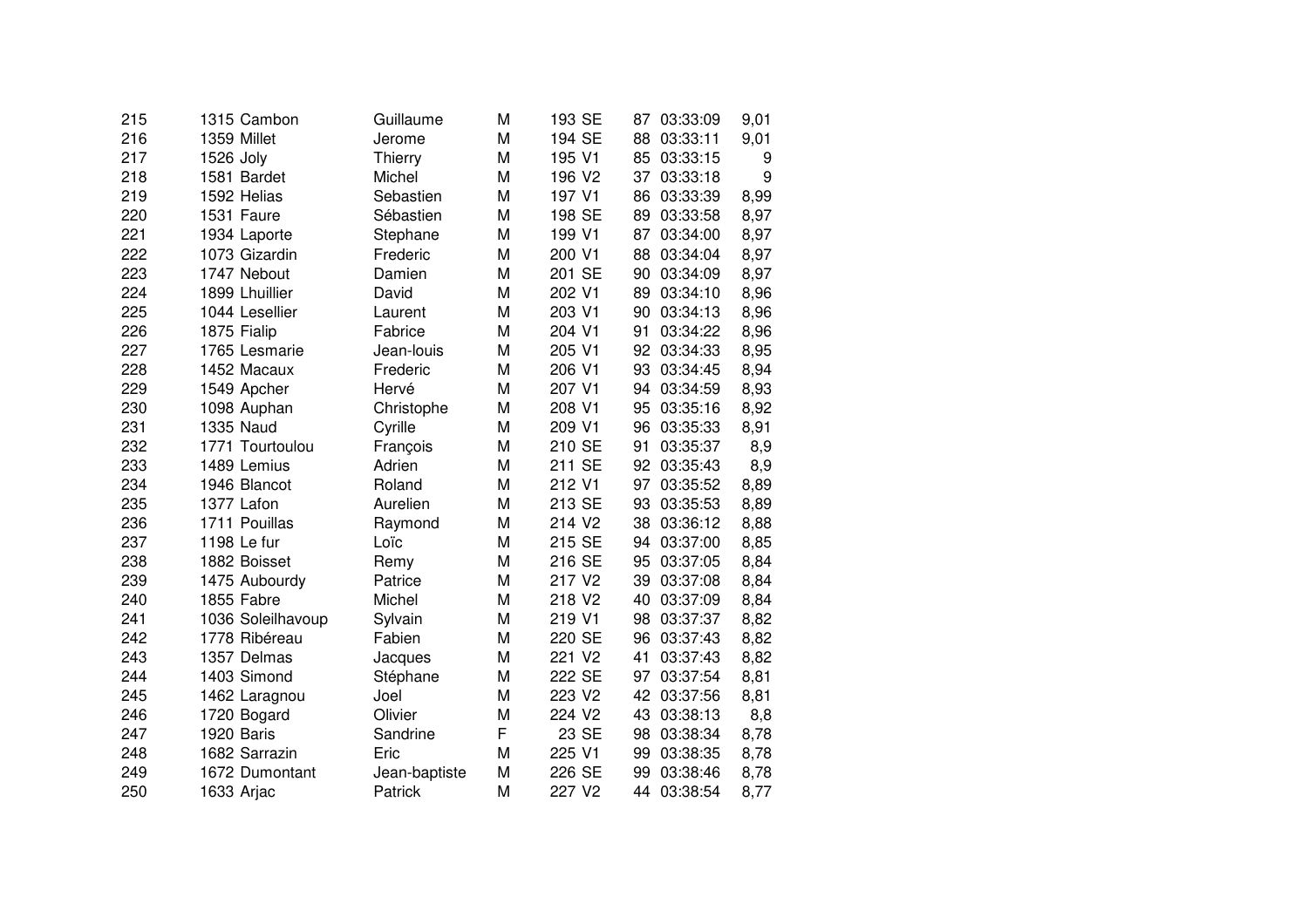| 251 | 1647 Auratus     | Nicolas       | M | 228 SE             | 100              | 03:39:15 | 8,76 |
|-----|------------------|---------------|---|--------------------|------------------|----------|------|
| 252 | 1759 Payant      | Nathalie      | F | 24 V1              | 100              | 03:39:16 | 8,76 |
| 253 | 1911 Foucher     | Jean-luc      | M | 229 V2             | 45               | 03:39:25 | 8,75 |
| 254 | 1391 Privat      | Pierre        | M | 230 V2             | 46               | 03:39:42 | 8,74 |
| 255 | 1079 Marchapt    | Laure         | F | 25 SE              | 101              | 03:39:51 | 8,73 |
| 256 | 1727 Lecomte     | Loic          | M | 231 SE             | 102              | 03:39:54 | 8,73 |
| 257 | 1775 Beyssac     | Sylvie        | F | 26 V <sub>2</sub>  | 47               | 03:39:55 | 8,73 |
| 258 | 1271 Chabrier    | Serge         | M | 232 V2             | 48               | 03:40:01 | 8,73 |
| 259 | 1707 Courally    | Sylvie        | F | 27 V1              | 101              | 03:40:04 | 8,72 |
| 260 | 1473 Disier      | Agnes         | F | 28 V1              | 102 <sub>1</sub> | 03:40:05 | 8,72 |
| 261 | 1291 Piganiol    | Joel          | M | 233 V1             | 103              | 03:40:08 | 8,72 |
| 262 | 1176 Souquieres  | Jean-francois | M | 234 V <sub>2</sub> | 49               | 03:40:10 | 8,72 |
| 263 | 1140 Batifoulier | Severine      | F | 29 V1              | 104              | 03:40:10 | 8,72 |
| 264 | 1617 Dziedziczak | Frederic      | M | 235 V2             | 50               | 03:40:14 | 8,72 |
| 265 | 1142 Coustet     | Laetitia      | F | 30 SE              | 103              | 03:40:19 | 8,71 |
| 266 | 1591 Herve       | Rénald        | M | 236 V1             | 105              | 03:40:34 | 8,7  |
| 267 | 1651 Belgy       | Sylvain       | M | 237 SE             | 104              | 03:41:06 | 8,68 |
| 268 | 1555 Bouhier     | Pascal        | M | 238 V1             | 106              | 03:41:09 | 8,68 |
| 269 | 1318 Chanson     | Jean marie    | M | 239 V2             | 51               | 03:41:11 | 8,68 |
| 270 | 1394 Bernard     | <b>Bruno</b>  | M | 240 SE             | 105              | 03:41:32 | 8,67 |
| 271 | 1270 Baissac     | Sylvain       | M | 241 SE             | 106              | 03:41:38 | 8,66 |
| 272 | 1294 Charbonnel  | Fabien        | M | 242 V1             | 107              | 03:41:43 | 8,66 |
| 273 | 1329 Allemand    | Jean pierre   | M | 243 V2             | 52 <sub>2</sub>  | 03:41:49 | 8,66 |
| 274 | 1768 Cambounet   | Jean jacques  | M | 244 V2             | 53               | 03:42:22 | 8,63 |
| 275 | 1482 Arroyo      | Eduardo       | M | 245 V1             | 108              | 03:42:23 | 8,63 |
| 276 | 1440 Ranger      | Karine        | F | 31 SE              | 107              | 03:42:25 | 8,63 |
| 277 | 1205 Kling       | Guillaume     | M | 246 SE             | 108              | 03:42:51 | 8,62 |
| 278 | 1389 Delville    | Frederic      | M | 247 V1             | 109              | 03:42:56 | 8,61 |
| 279 | 1344 Garnier     | Frédéric      | M | 248 SE             | 109              | 03:42:59 | 8,61 |
| 280 | 1486 Pourtier    | Christine     | F | 32 V1              | 110              | 03:43:01 | 8,61 |
| 281 | 1448 Chappe      | Jérôme        | M | 249 SE             | 110              | 03:43:02 | 8,61 |
| 282 | 1567 Lebrun      | Francois      | M | 250 V3             | 5                | 03:43:15 | 8,6  |
| 283 | 1689 Mazuelas    | Daniel        | M | 251 SE             | 111              | 03:43:25 | 8,59 |
| 284 | 1840 Roussel     | Corinne       | F | 33 V1              | 111              | 03:43:31 | 8,59 |
| 285 | 1481 Astier      | Samuel        | M | 252 SE             | 112              | 03:43:35 | 8,59 |
| 286 | 1604 Chouvy      | Caroline      | F | 34 SE              | 113              | 03:43:39 | 8,58 |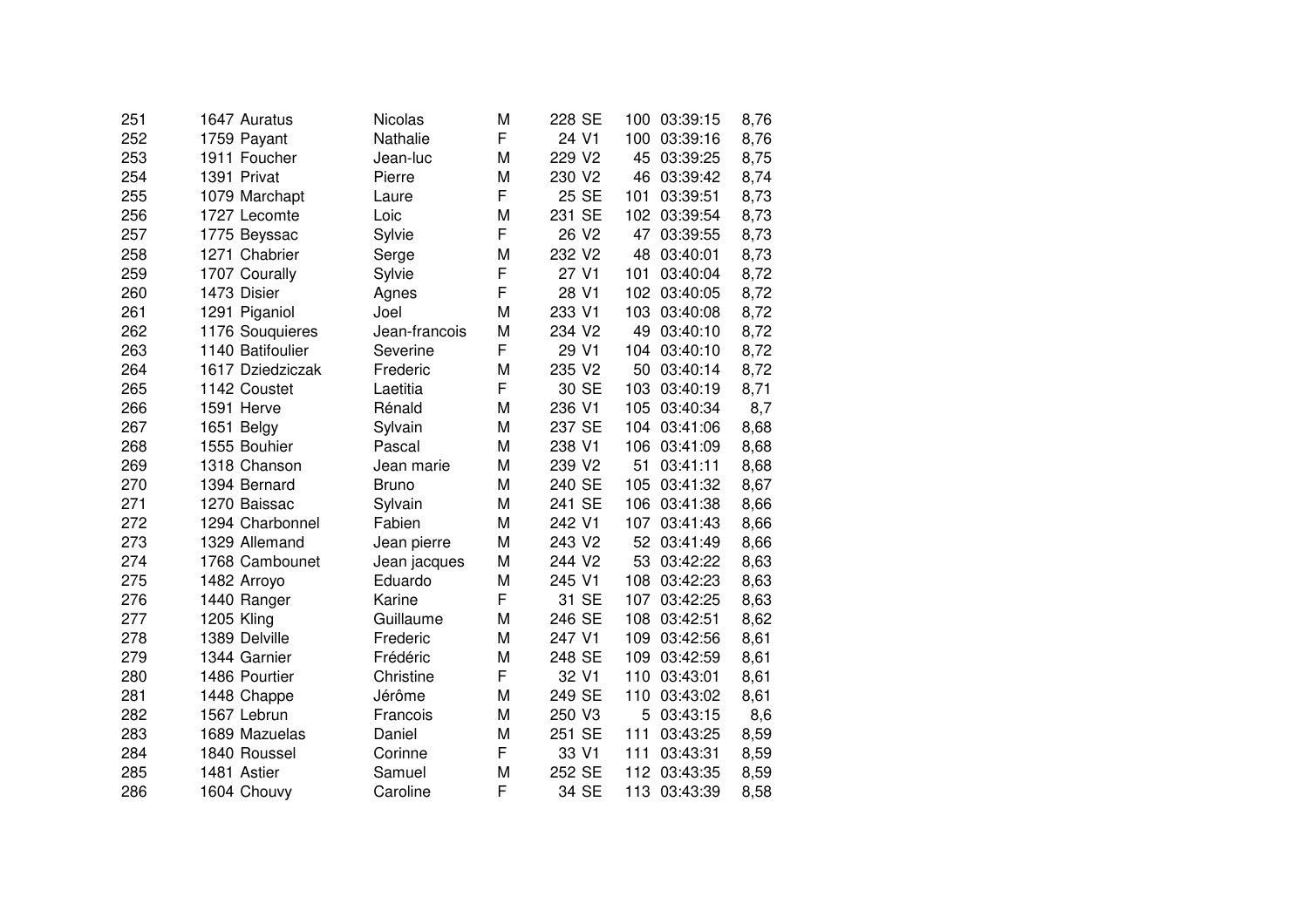| 287 |           | 1037 Soleilhavoup | Isabelle     | F | 35 V1              |     | 112 03:43:44 | 8,58 |
|-----|-----------|-------------------|--------------|---|--------------------|-----|--------------|------|
| 288 |           | 1948 Dispinseri   | Paul         | M | 253 V1             |     | 113 03:43:47 | 8,58 |
| 289 |           | 1348 Elissalde    | Gerard       | M | 254 V1             |     | 114 03:43:56 | 8,57 |
| 290 |           | 1231 Montis       | Françoise    | F | 36 SE              |     | 114 03:44:08 | 8,57 |
| 291 |           | 1788 Puech        | Jerome       | M | 255 SE             | 115 | 03:44:17     | 8,56 |
| 292 |           | 1679 Lopes        | Armando      | M | 256 V2             | 54  | 03:44:18     | 8,56 |
| 293 |           | 1843 Neurohr      | Christian    | M | 257 V2             | 55  | 03:44:20     | 8,56 |
| 294 |           | 1628 Rigal        | Daniel       | M | 258 V2             | 56  | 03:44:49     | 8,54 |
| 295 |           | 1723 Pedeches     | Christian    | M | 259 V2             | 57  | 03:44:50     | 8,54 |
| 296 |           | 1266 Breuil       | Regis        | M | 260 SE             | 116 | 03:44:54     | 8,54 |
| 297 |           | 1331 Frement      | Yann         | F | 37 V1              |     | 115 03:45:22 | 8,52 |
| 298 |           | <b>1864 Pons</b>  | Serge        | M | 261 V2             |     | 58 03:45:26  | 8,52 |
| 299 |           | 1364 Roth         | Regine       | F | 38 V1              | 116 | 03:45:32     | 8,51 |
| 300 |           | 1480 Capel        | Laurent      | M | 262 SE             | 117 | 03:45:34     | 8,51 |
| 301 |           | 1472 Dos santos   | Francois     | M | 263 V1             | 117 | 03:45:35     | 8,51 |
| 302 |           | 1808 Castin       | Jean michel  | M | 264 V2             | 59  | 03:45:36     | 8,51 |
| 303 |           | 1889 Fialon       | Richard      | M | 265 V1             | 118 | 03:45:43     | 8,51 |
| 304 |           | 1436 Berthoule    | Pascal       | M | 266 SE             | 118 | 03:45:51     | 8,5  |
| 305 |           | 1175 Bancharel    | Sylvie       | F | 39 V1              | 119 | 03:46:30     | 8,48 |
| 306 |           | 1575 Pagot        | Christelle   | F | 40 V1              | 120 | 03:46:34     | 8,47 |
| 307 |           | 1035 Anthony      | Szpak        | M | 267 V1             | 121 | 03:46:58     | 8,46 |
| 308 |           | 1087 Bibens       | Joel         | M | 268 V <sub>2</sub> | 60  | 03:47:03     | 8,46 |
| 309 |           | 1640 Pelletier    | Xavier       | M | 269 V1             |     | 122 03:47:39 | 8,43 |
| 310 |           | 1553 Pigeyre      | Sebastien    | M | 270 SE             |     | 119 03:47:48 | 8,43 |
| 311 |           | 1918 Carcel       | Jerome       | M | 271 SE             |     | 120 03:48:06 | 8,42 |
| 312 | 1570 Noel |                   | Eric         | M | 272 V2             | 61  | 03:48:13     | 8,41 |
| 313 |           | 1078 Rocha        | Christophe   | M | 273 SE             | 121 | 03:48:21     | 8,41 |
| 314 |           | 1351 Barbet       | Odette       | F | 41 V <sub>2</sub>  | 62  | 03:48:26     | 8,4  |
| 315 |           | 1076 Girod        | Corinne      | F | 42 V1              | 123 | 03:48:33     | 8,4  |
| 316 |           | 1096 Brun         | Alain        | M | 274 V <sub>2</sub> | 63  | 03:48:34     | 8,4  |
| 317 |           | 1512 Artigues     | <b>Bruno</b> | M | 275 V1             | 124 | 03:48:42     | 8,4  |
| 318 |           | 1831 Roland       | Nicolas      | M | 276 SE             |     | 122 03:48:44 | 8,39 |
| 319 |           | 1245 Capel        | Anthony      | M | 277 V1             |     | 125 03:48:53 | 8,39 |
| 320 |           | 1188 Noirjean     | Guillaume    | M | 278 V1             | 126 | 03:49:54     | 8,35 |
| 321 |           | 1191 Marc         | Dominique    | M | 279 V1             | 127 | 03:49:56     | 8,35 |
| 322 |           | 1722 Castells     | Frederic     | M | 280 V1             | 128 | 03:49:56     | 8,35 |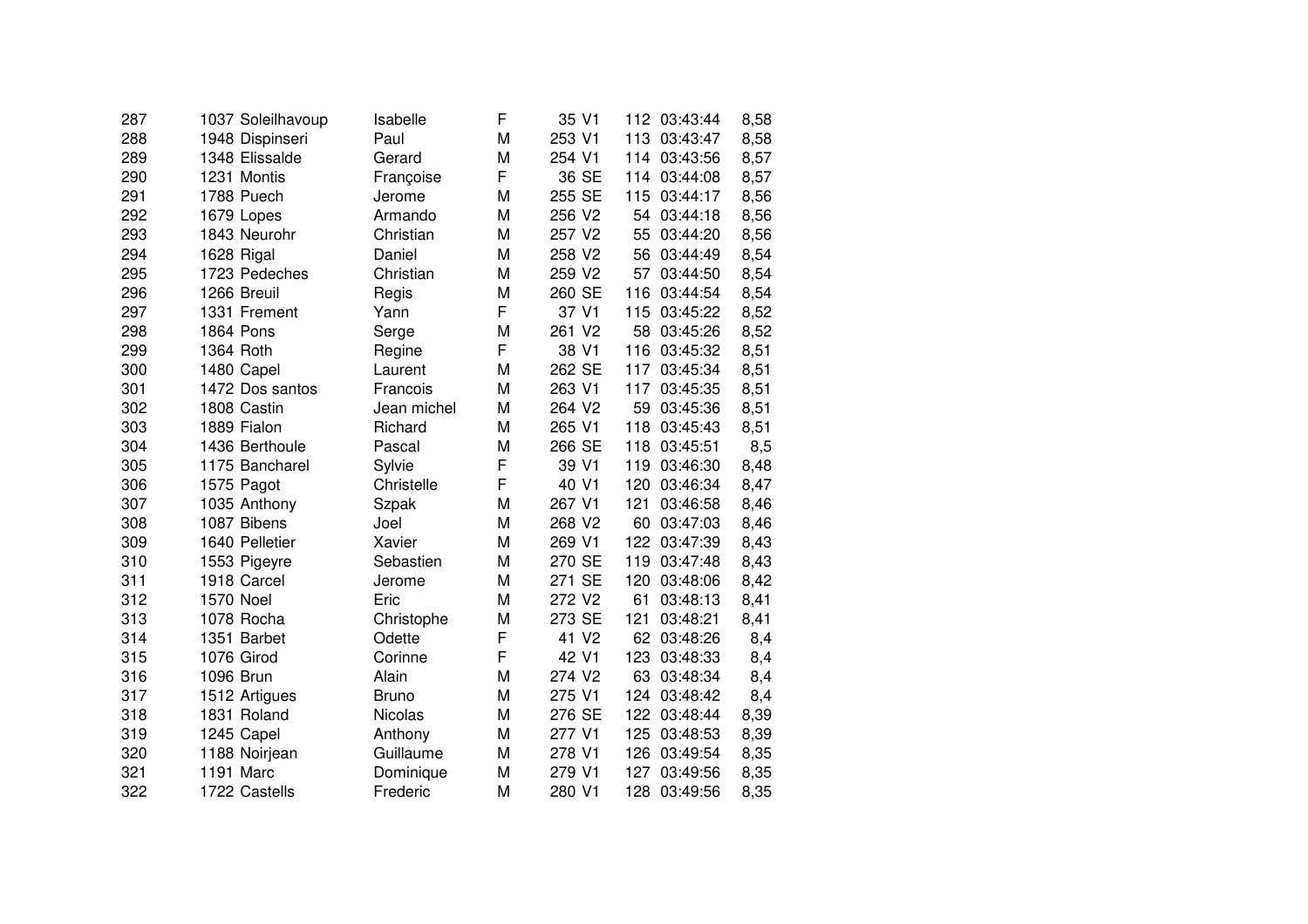| 323 | 1421 Montagnac   | Mathieu         | M | 281 SE            |     | 123 03:50:01 | 8,35 |
|-----|------------------|-----------------|---|-------------------|-----|--------------|------|
| 324 | 1349 Amorin      | Christian       | M | 282 V1            |     | 129 03:50:05 | 8,34 |
| 325 | 1404 Castadere   | Thierry         | M | 283 V1            |     | 130 03:50:09 | 8,34 |
| 326 | 1714 Savidan     | Yann            | M | 284 SE            |     | 124 03:50:12 | 8,34 |
| 327 | 1887 Baptista    | Marie           | F | 43 V1             | 131 | 03:50:14     | 8,34 |
| 328 | 1386 Asselin     | Thierry         | M | 285 V1            |     | 132 03:50:18 | 8,34 |
| 329 | 1468 Laffargue   | Alain           | M | 286 V3            | 6   | 03:50:28     | 8,33 |
| 330 | <b>1810 Roux</b> | Amandine        | F | 44 SE             | 125 | 03:50:54     | 8,31 |
| 331 | 1520 Escassut    | David           | M | 287 SE            |     | 126 03:50:56 | 8,31 |
| 332 | 1858 Karst       | Laurent         | M | 288 V1            |     | 133 03:51:00 | 8,31 |
| 333 | 1624 Chalias     | Vincent         | M | 289 V1            |     | 134 03:51:11 | 8,31 |
| 334 | 1103 Sabourin    | Laurent         | M | 290 V1            |     | 135 03:51:11 | 8,3  |
| 335 | 1084 Da costa    | <b>Bernard</b>  | M | 291 V2            |     | 64 03:51:16  | 8,3  |
| 336 | 1330 Phelippaud  | <b>Bertrand</b> | M | 292 V2            | 65  | 03:51:21     | 8,3  |
| 337 | 1269 Dumas       | Lucie           | F | 45 SE             | 127 | 03:51:33     | 8,29 |
| 338 | 1535 Pol         | Jean-luc        | M | 293 V1            | 136 | 03:51:53     | 8,28 |
| 339 | 1605 Floreani    | Vivien          | M | 294 ES            | 5   | 03:51:55     | 8,28 |
| 340 | 1418 Delranc     | Alexandre       | M | 295 V1            | 137 | 03:52:01     | 8,27 |
| 341 | 1435 Jean        | Fabien          | M | 296 SE            | 128 | 03:52:06     | 8,27 |
| 342 | 1751 Valette     | Claudine        | F | 46 V <sub>2</sub> | 66  | 03:52:09     | 8,27 |
| 343 | 1841 Gilbert     | Francois        | M | 297 SE            | 129 | 03:52:14     | 8,27 |
| 344 | 1621 Astier      | étienne         | M | 298 V1            |     | 138 03:52:20 | 8,26 |
| 345 | 1566 Le brigand  | Gilles          | M | 299 V2            |     | 67 03:52:29  | 8,26 |
| 346 | 1004 Diot        | Sophie          | F | 47 V1             | 139 | 03:52:38     | 8,25 |
| 347 | 1253 Caillou     | Cyril           | M | 300 SE            |     | 130 03:52:46 | 8,25 |
| 348 | 1250 Astien      | Eric            | M | 301 V2            |     | 68 03:52:48  | 8,25 |
| 349 | 1219 Blancot     | Christian       | M | 302 SE            | 131 | 03:52:55     | 8,24 |
| 350 | 1248 Zappavigna  | Damien          | M | 303 SE            |     | 132 03:53:33 | 8,22 |
| 351 | 1373 Fortunato   | Michel          | M | 304 V2            | 69  | 03:53:45     | 8,21 |
| 352 | 1280 Dieudonné   | Benjamin        | M | 305 SE            | 133 | 03:53:51     | 8,21 |
| 353 | 1426 Garcia      | Emmanuel        | M | 306 V1            | 140 | 03:54:11     | 8,2  |
| 354 | 1675 Rosso       | Christian       | M | 307 V2            | 70  | 03:54:24     | 8,19 |
| 355 | 1538 Borderon    | Gilles          | M | 308 V2            | 71  | 03:54:38     | 8,18 |
| 356 | 1189 Dubocs      | Françoise       | F | 48 V1             | 141 | 03:54:43     | 8,18 |
| 357 | 1760 Payant      | Christophe      | M | 309 V1            |     | 142 03:54:51 | 8,17 |
| 358 | 1646 Auratus     | Eric            | M | 310 SE            |     | 134 03:55:10 | 8,16 |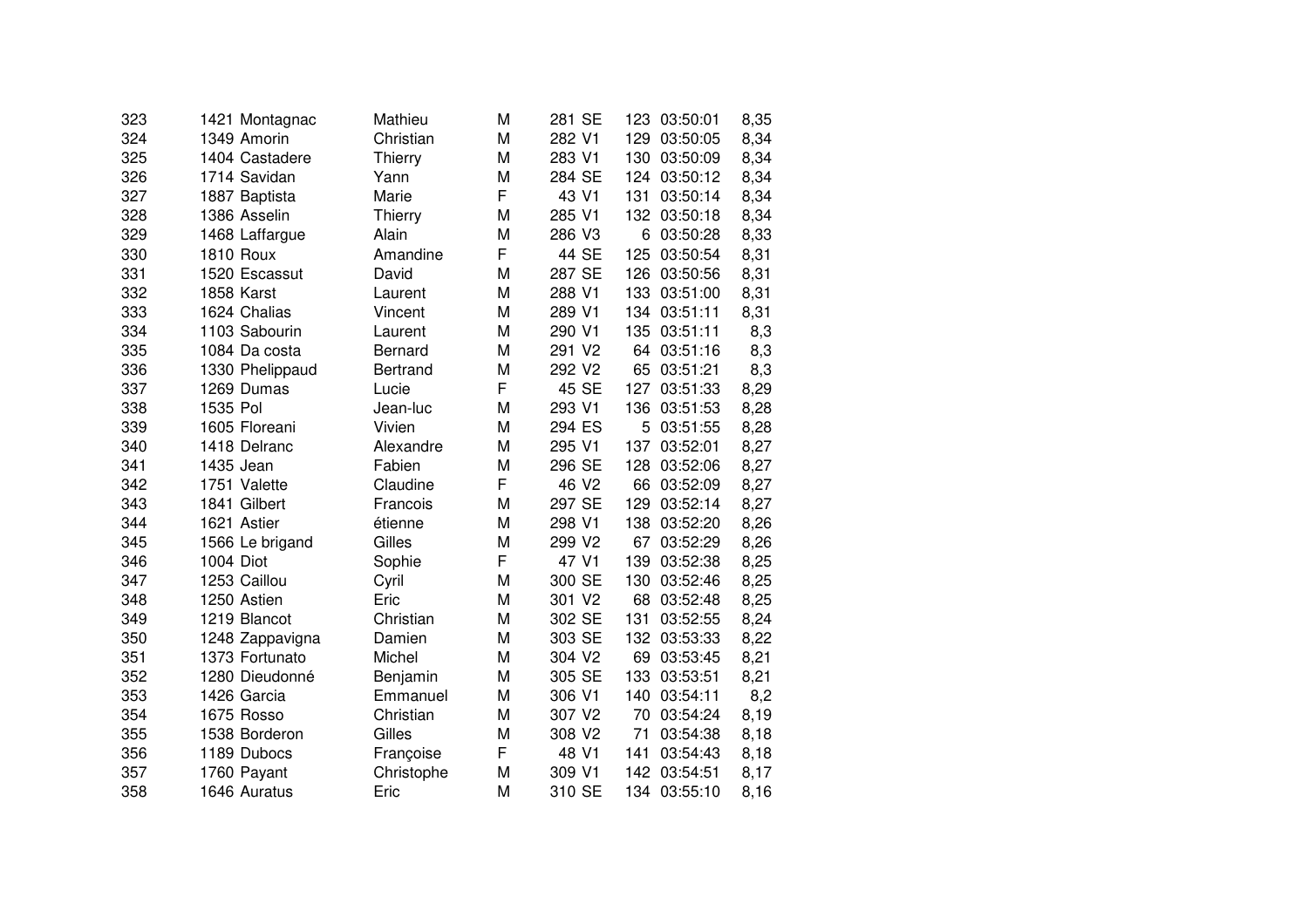| 359 | 1013 Lenegre      | Jerome       | M  | 311 V1             |     | 143 03:55:15 | 8,16 |
|-----|-------------------|--------------|----|--------------------|-----|--------------|------|
| 360 | 1164 Salat        | Emmanuel     | M  | 312 SE             |     | 135 03:55:16 | 8,16 |
| 361 | 1320 Aujol        | Dominique    | M  | 313 V2             |     | 72 03:55:18  | 8,16 |
| 362 | 1116 Sainson      | Julie        | F. | 49 SE              | 136 | 03:55:19     | 8,16 |
| 363 | 1730 Frisch       | Nicolas      | M  | 314 SE             | 137 | 03:55:36     | 8,15 |
| 364 | 1235 Benguedda    | Veronique    | F  | 50 V <sub>1</sub>  | 144 | 03:55:40     | 8,15 |
| 365 | 1602 Basque       | Mikael       | M  | 315 SE             | 138 | 03:56:03     | 8,13 |
| 366 | 1719 Assailly     | Eric         | M  | 316 V1             |     | 145 03:56:09 | 8,13 |
| 367 | 1930 Carbonier    | Fabrice      | M  | 317 V1             |     | 146 03:56:18 | 8,13 |
| 368 | 1174 Bancharel    | Herve        | M  | 318 V1             |     | 147 03:56:44 | 8,11 |
| 369 | 1863 Raynal       | Jean louis   | M  | 319 V3             | 7   | 03:57:02     | 8,1  |
| 370 | 1867 Gouin        | Sophie       | F  | 51 SE              | 139 | 03:57:09     | 8,1  |
| 371 | 1585 Roquier      | Virginie     | F  | 52 SE              | 140 | 03:57:13     | 8,09 |
| 372 | 1341 Salavert     | Magali       | F  | 53 SE              | 141 | 03:57:22     | 8,09 |
| 373 | 1519 Fournial     | Jean jacques | M  | 320 V1             | 148 | 03:57:51     | 8,07 |
| 374 | 1117 Cuq          | Philippe     | M  | 321 V1             | 149 | 03:57:54     | 8,07 |
| 375 | 1115 Landez       | Olivier      | M  | 322 V1             | 150 | 03:57:58     | 8,07 |
| 376 | 1739 Macary       | Pierre       | M  | 323 SE             | 142 | 03:58:26     | 8,05 |
| 377 | 1588 Peirce       | Robert       | M  | 324 V1             | 151 | 03:58:30     | 8,05 |
| 378 | 1731 Chauveau     | Laurent      | M  | 325 V1             |     | 152 03:58:34 | 8,05 |
| 379 | 1676 Bonnas       | Loic         | M  | 326 SE             |     | 143 03:58:37 | 8,05 |
| 380 | 1151 Girona       | Graziella    | F  | 54 V1              |     | 153 03:58:38 | 8,05 |
| 381 | 1150 Sabine       | Sandra       | F  | 55 SE              | 144 | 03:58:39     | 8,05 |
| 382 | 1425 Couillaud    | Daniel       | M  | 327 V2             | 73  | 03:58:41     | 8,04 |
| 383 | 1405 Rouchon      | Christophe   | M  | 328 V1             |     | 154 03:58:55 | 8,04 |
| 384 | 1023 Girard       | Pascal       | M  | 329 V1             | 155 | 03:58:56     | 8,04 |
| 385 | 1643 Momboisse    | Joelle       | F  | 56 V1              | 156 | 03:59:00     | 8,03 |
| 386 | 1003 Berthuit     | Yannick      | M  | 330 V1             | 157 | 03:59:13     | 8,03 |
| 387 | 1114 Salingardes  | Corinne      | F  | 57 V1              | 158 | 03:59:19     | 8,02 |
| 388 | 1143 Vacheron     | Gerard       | M  | 331 V3             | 8   | 03:59:54     | 8    |
| 389 | 1517 Maurel       | Jacques      | M  | 332 V <sub>2</sub> | 74  | 04:00:01     | 8    |
| 390 | 1485 Rigault      | Julien       | M  | 333 SE             | 145 | 04:00:12     | 7,99 |
| 391 | 1514 Guet frapard | Yannick      | M  | 334 V1             | 159 | 04:00:22     | 7,99 |
| 392 | <b>1336 Suty</b>  | Etienne      | M  | 335 V1             | 160 | 04:00:22     | 7,99 |
| 393 | 1690 Hay          | Nathalie     | F  | 58 V1              | 161 | 04:00:33     | 7,98 |
| 394 | 1063 Ternon       | Rodolphe     | M  | 336 V2             | 75  | 04:00:38     | 7,98 |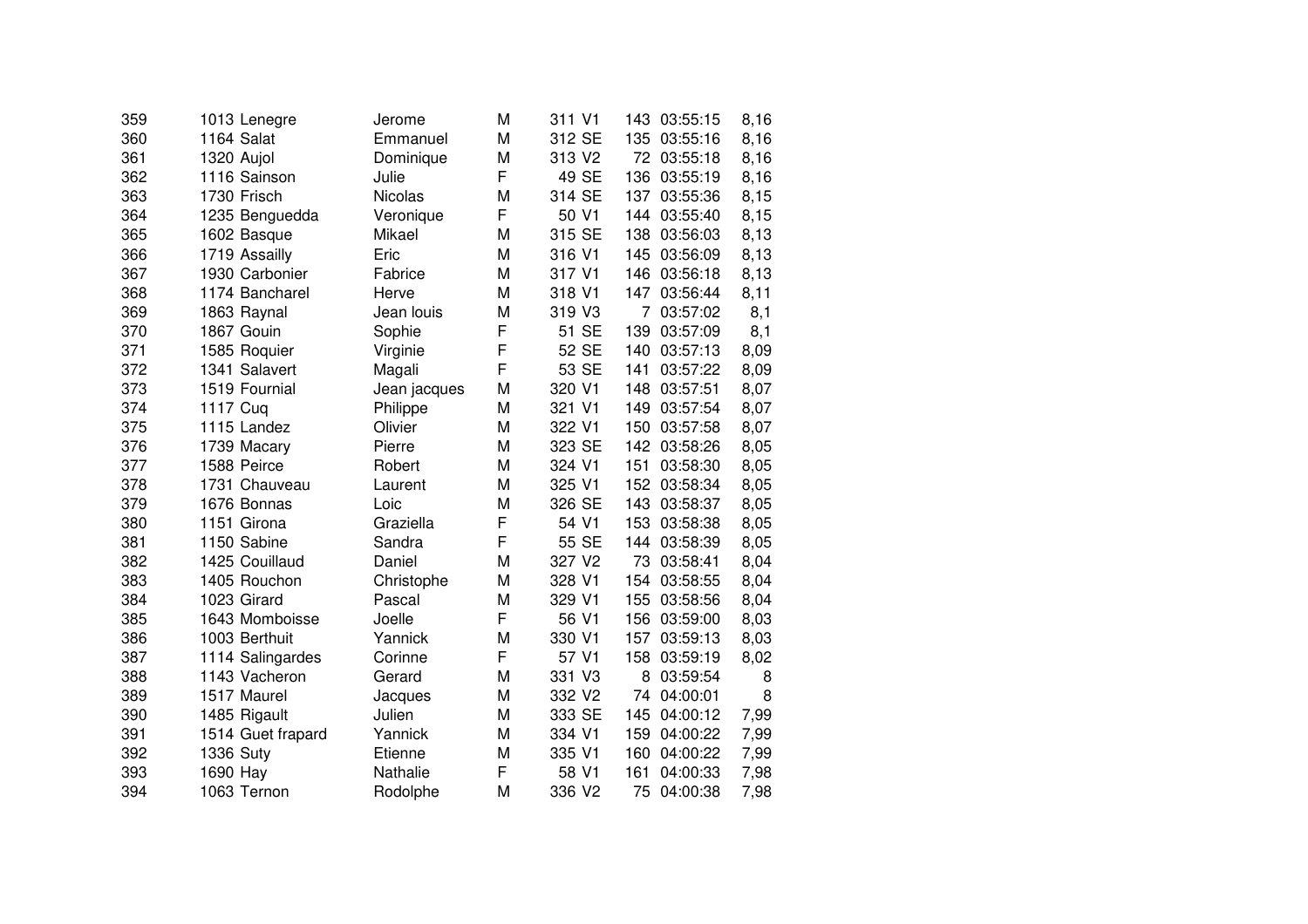| 395 |                  | 1656 Labro           | Jérôme          | M  | 337 SE            | 146             | 04:00:55     | 7,97 |
|-----|------------------|----------------------|-----------------|----|-------------------|-----------------|--------------|------|
| 396 |                  | 1937 Gerbeau         | Helene          | F. | 59 V1             |                 | 162 04:00:59 | 7,97 |
| 397 |                  | 1465 Barille         | Laurent         | M  | 338 V2            |                 | 76 04:01:07  | 7,96 |
| 398 |                  | 1371 Rivet           | Philippe        | M  | 339 V1            | 163             | 04:01:09     | 7,96 |
| 399 |                  | 1308 Jerbillet       | Gilles          | M  | 340 V3            | 9               | 04:01:18     | 7,96 |
| 400 |                  | 1332 Prunier         | Thierry         | M  | 341 V2            | 77              | 04:01:19     | 7,96 |
| 401 |                  | 1825 Paget           | Valentin        | M  | 342 SE            | 147             | 04:01:28     | 7,95 |
| 402 |                  | 1234 Picaronie       | Jerome          | M  | 343 V1            | 164             | 04:01:37     | 7,95 |
| 403 |                  | 1316 Johan           | Gauthier        | M  | 344 SE            |                 | 148 04:01:41 | 7,94 |
| 404 |                  | 1907 Vassal          | Pierre          | M  | 345 V1            | 165             | 04:02:09     | 7,93 |
| 405 |                  | 1764 Laviale         | Francis         | M  | 346 V1            | 166             | 04:02:20     | 7,92 |
| 406 |                  | 1537 Arfeuille       | Philippe        | M  | 347 V1            | 167             | 04:02:24     | 7,92 |
| 407 |                  | 1641 Brassart        | Bernard         | M  | 348 V3            | 10 <sub>1</sub> | 04:02:27     | 7,92 |
| 408 |                  | 1014 Chazeau         | Laurent         | M  | 349 V2            | 78              | 04:03:06     | 7,9  |
| 409 |                  | 1244 Jean            | Frédéric        | M  | 350 V1            | 168             | 04:03:09     | 7,9  |
| 410 |                  | 1696 Cazin           | Christian       | M  | 351 V3            | 11              | 04:03:18     | 7,89 |
| 411 |                  | 1302 Polimeni        | Fabrice         | M  | 352 V1            | 169             | 04:03:23     | 7,89 |
| 412 |                  | 1184 Jacquet         | <b>Baptiste</b> | M  | 353 SE            | 149             | 04:03:30     | 7,88 |
| 413 |                  | 1733 Hebert          | Didier          | M  | 354 V2            | 79              | 04:03:31     | 7,88 |
| 414 |                  | 1829 Varnier         | Rodrigue        | M  | 355 SE            | 150             | 04:03:38     | 7,88 |
| 415 |                  | 1828 Lambert         | Mathieu         | M  | 356 SE            | 151             | 04:03:38     | 7,88 |
| 416 |                  | 1625 Boussagol       | Marie           | F  | 60 V <sub>2</sub> | 80              | 04:03:40     | 7,88 |
| 417 | <b>1112 Noel</b> |                      | Denis           | M  | 357 V1            | 170             | 04:03:42     | 7,88 |
| 418 |                  | 1883 Franiatte       | Claire          | F  | 61 SE             |                 | 152 04:03:52 | 7,87 |
| 419 |                  | 1642 Parra-momboisse | Evelyne         | F  | 62 V1             | 171             | 04:03:56     | 7,87 |
| 420 |                  | 1599 Morisseau       | Antoine         | M  | 358 V1            |                 | 172 04:03:57 | 7,87 |
| 421 |                  | 1049 Vidal           | Isabelle        | F  | 63 SE             |                 | 153 04:04:10 | 7,86 |
| 422 |                  | 1075 Constant        | Pascal          | M  | 359 V1            | 173             | 04:04:19     | 7,86 |
| 423 |                  | 1749 Valette         | Alain           | M  | 360 V2            | 81              | 04:04:33     | 7,85 |
| 424 |                  | 1064 Wattel          | Marie lise      | F  | 64 V2             | 82              | 04:04:38     | 7,85 |
| 425 |                  | 1059 Jacobs          | Myriam          | F  | 65 V1             | 174             | 04:04:40     | 7,85 |
| 426 |                  | 1702 Lherm           | Yoann           | M  | 361 SE            | 154             | 04:04:41     | 7,85 |
| 427 |                  | 1012 Monteil         | Yorick          | M  | 362 V1            | 175             | 04:04:41     | 7,85 |
| 428 |                  | 1497 Achard-simeon   | Sylvie          | F  | 66 V <sub>2</sub> | 83              | 04:04:46     | 7,84 |
| 429 |                  | 1736 Bouissou        | Olivier         | M  | 363 V1            | 176             | 04:04:47     | 7,84 |
| 430 |                  | 1936 Lack            | Christophe      | M  | 364 V1            | 177             | 04:04:48     | 7,84 |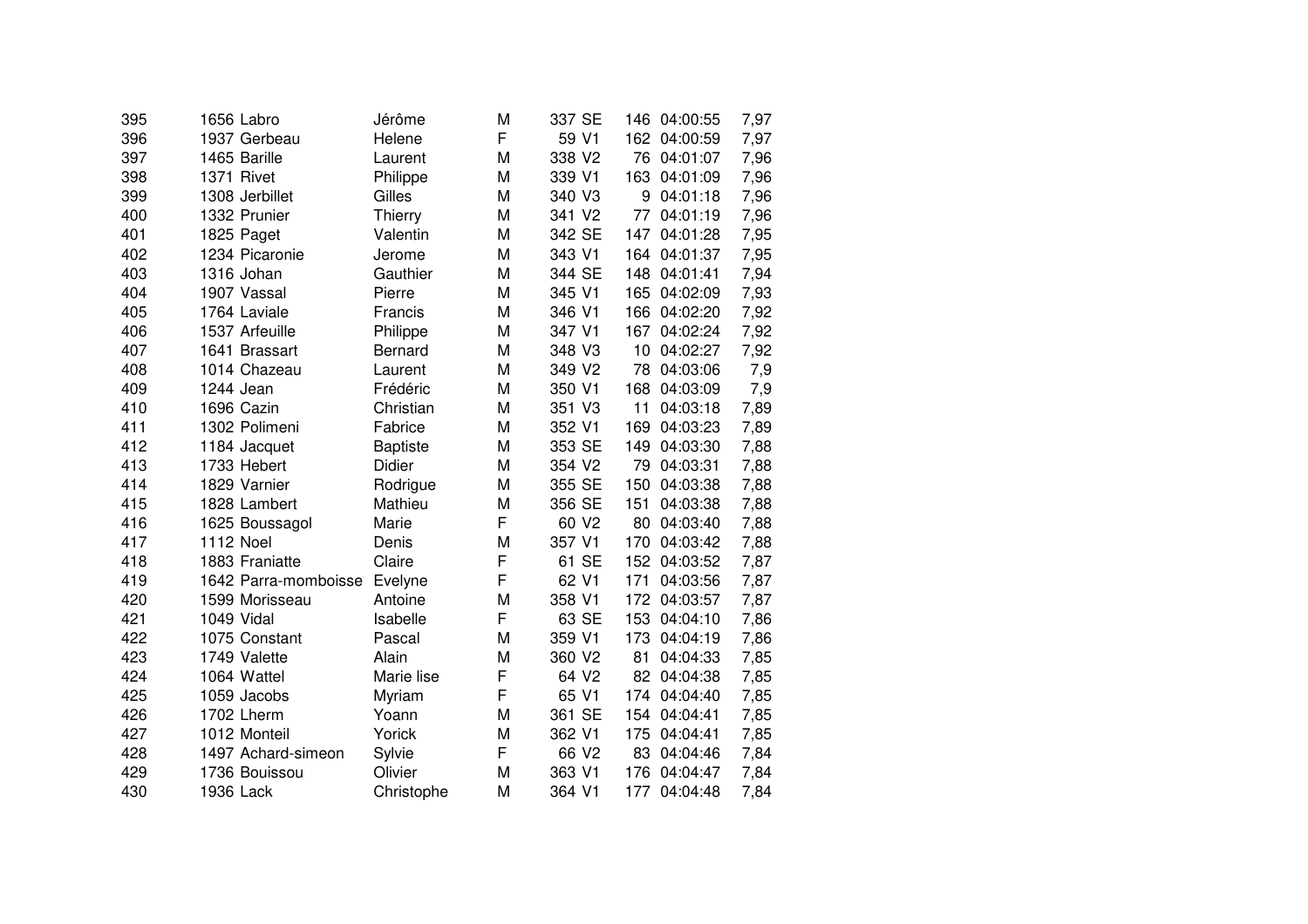| 431 | 1346 Dubois     | Marc           | M | 365 V2            | 84  | 04:05:01     | 7,84 |
|-----|-----------------|----------------|---|-------------------|-----|--------------|------|
| 432 | 1944 Lemaire    | Franck-martial | M | 366 V1            | 178 | 04:05:02     | 7,84 |
| 433 | 1301 Ferret     | Mathieu        | M | 367 SE            | 155 | 04:05:04     | 7,83 |
| 434 | 1300 Piarotas   | Vincent        | M | 368 SE            | 156 | 04:05:05     | 7,83 |
| 435 | 1853 Fremau     | Florent        | M | 369 SE            | 157 | 04:05:08     | 7,83 |
| 436 | 1718 Artaud     | <b>Bruno</b>   | M | 370 V1            | 179 | 04:05:10     | 7,83 |
| 437 | 1583 Boyer      | Emilie         | F | 67 SE             | 158 | 04:05:25     | 7,82 |
| 438 | 1582 Vignaud    | Adam           | M | 371 SE            | 159 | 04:05:25     | 7,82 |
| 439 | 1093 Dantzer    | Gilbert        | M | 372 V3            |     | 12 04:05:28  | 7,82 |
| 440 | 1129 Marceteau  | Christophe     | M | 373 V1            | 180 | 04:05:34     | 7,82 |
| 441 | 1662 Couderc    | Yves           | M | 374 V3            | 13  | 04:05:41     | 7,81 |
| 442 | 1488 lva        | Valérie        | F | 68 V1             | 181 | 04:05:46     | 7,81 |
| 443 | 1313 Charvillat | Jacques        | M | 375 V2            | 85  | 04:05:50     | 7,81 |
| 444 | 1199 Riguault   | Dominique      | M | 376 V3            | 14  | 04:06:14     | 7,8  |
| 445 | 1590 Fabre      | Jean-guillaume | M | 377 SE            | 160 | 04:06:23     | 7,79 |
| 446 | 1180 Rigal      | <b>Nicolas</b> | M | 378 SE            | 161 | 04:06:26     | 7,79 |
| 447 | 1872 Cayla      | Sebastien      | M | 379 SE            | 162 | 04:06:31     | 7,79 |
| 448 | 1500 Cassiere   | Sylvie         | F | 69 V <sub>2</sub> | 86  | 04:06:32     | 7,79 |
| 449 | 1650 Asfaux     | Stephane       | M | 380 SE            | 163 | 04:06:53     | 7,78 |
| 450 | 1367 Dumont     | Isabelle       | F | 70 V1             |     | 182 04:06:55 | 7,78 |
| 451 | 1121 Lugol      | Vincent        | M | 381 SE            |     | 164 04:07:08 | 7,77 |
| 452 | 1547 Dintrat    | Rachel         | F | 71 V1             | 183 | 04:07:19     | 7,76 |
| 453 | 1619 Desangles  | Laure          | F | 72 V1             |     | 184 04:07:23 | 7,76 |
| 454 | 1546 Dintrat    | Francis        | M | 382 V1            | 185 | 04:07:46     | 7,75 |
| 455 | 1787 Colle      | Jean-pierre    | M | 383 V2            |     | 87 04:07:55  | 7,74 |
| 456 | 1303 Geoffroy   | Etienne        | M | 384 V1            | 186 | 04:08:16     | 7,73 |
| 457 | 1002 Berthuit   | Isabelle       | F | 73 V1             |     | 187 04:08:29 | 7,73 |
| 458 | 1323 Autin      | Pascal         | M | 385 V1            | 188 | 04:09:03     | 7,71 |
| 459 | 1322 Crampon    | Patrice        | M | 386 V2            | 88  | 04:09:06     | 7,71 |
| 460 | 1382 Merlos     | Didier         | M | 387 V2            | 89  | 04:09:13     | 7,7  |
| 461 | 1817 Hebrard    | Sylvie         | F | 74 V1             | 189 | 04:09:14     | 7,7  |
| 462 | 1387 Klynuski   | Aude           | F | 75 V1             | 190 | 04:09:20     | 7,7  |
| 463 | 1712 Le deit    | Gilles         | M | 388 V2            | 90  | 04:09:34     | 7,69 |
| 464 | 1715 Bernizet   | Magali         | F | 76 SE             | 165 | 04:09:35     | 7,69 |
| 465 | 1916 Gibert     | <b>Boris</b>   | M | 389 V1            | 191 | 04:09:39     | 7,69 |
| 466 | 1483 Bertrand   | Stephanie      | F | 77 V1             |     | 192 04:10:23 | 7,67 |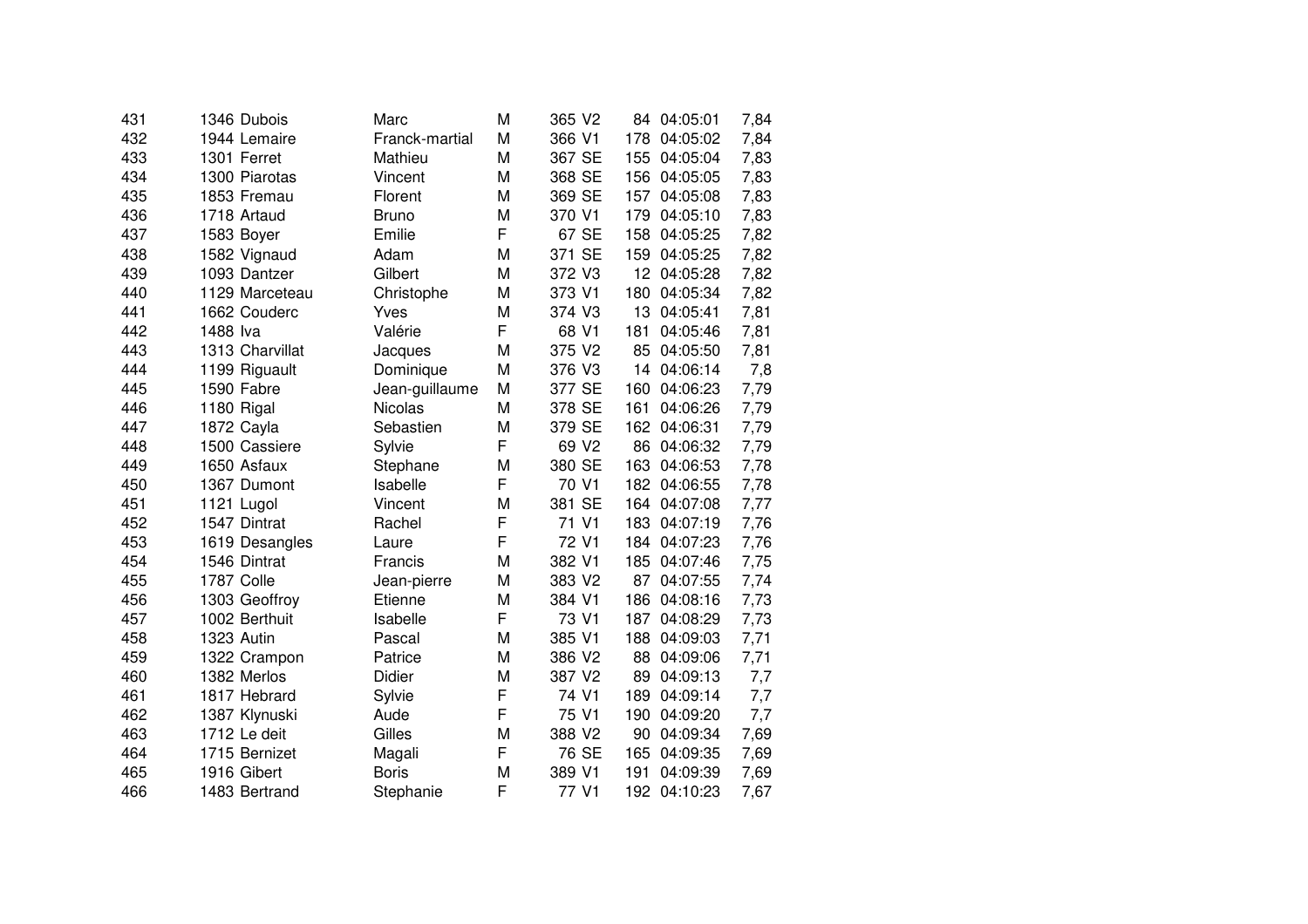| 467 | 1154 Bescont     | Isabelle     | F | 78 V2              | 91  | 04:10:29     | 7,66 |
|-----|------------------|--------------|---|--------------------|-----|--------------|------|
| 468 | 1153 Bescont     | Patrice      | M | 390 V2             |     | 92 04:10:30  | 7,66 |
| 469 | 1080 Giganon     | Lucie        | F | 79 SE              | 166 | 04:10:39     | 7,66 |
| 470 | 1201 Velly       | Alain        | M | 391 V1             | 193 | 04:10:42     | 7,66 |
| 471 | 1120 Cann        | Francis      | M | 392 V2             | 93  | 04:10:47     | 7,66 |
| 472 | 1378 Corjon      | Catherine    | F | 80 V2              | 94  | 04:10:50     | 7,65 |
| 473 | 1521 Colange     | Odile        | F | 81 V <sub>2</sub>  | 95  | 04:10:54     | 7,65 |
| 474 | 1182 Le teuff    | Hervé        | M | 393 V1             |     | 194 04:10:55 | 7,65 |
| 475 | 1940 Dos santos  | Gabriel      | M | 394 SE             |     | 167 04:11:01 | 7,65 |
| 476 | 1670 Simon       | Nicolas      | M | 395 V1             |     | 195 04:11:16 | 7,64 |
| 477 | 1669 Simon       | Alain        | M | 396 V1             |     | 196 04:11:19 | 7,64 |
| 478 | 1866 Le bouquin  | Alain        | M | 397 V2             |     | 96 04:11:24  | 7,64 |
| 479 | 1146 Enjalbert   | Marie pierre | F | 82 V1              |     | 197 04:11:25 | 7,64 |
| 480 | 1214 Rainaud     | Lionel       | M | 398 V1             | 198 | 04:11:28     | 7,64 |
| 481 | 1496 Misset      | Jean marie   | M | 399 V3             | 15  | 04:11:28     | 7,64 |
| 482 | 1573 Vila        | Jean -lou    | M | 400 V1             | 199 | 04:11:32     | 7,63 |
| 483 | 1807 Tessier     | Philippe     | M | 401 V1             | 200 | 04:11:51     | 7,62 |
| 484 | 1099 Besses      | Florent      | M | 402 SE             | 168 | 04:11:54     | 7,62 |
| 485 | 1353 Fustier     | Sebastien    | M | 403 SE             | 169 | 04:11:58     | 7,62 |
| 486 | 1317 Gastineaux  | Jerome       | M | 404 SE             | 170 | 04:12:03     | 7,62 |
| 487 | 1273 Marangotto  | Cline        | F | 83 V <sub>2</sub>  |     | 97 04:12:07  | 7,62 |
| 488 | 1603 Pont        | Caroline     | F | 84 SE              | 171 | 04:12:10     | 7,61 |
| 489 | 1478 Caillon     | Frederic     | M | 405 V1             | 201 | 04:12:24     | 7,61 |
| 490 | 1700 Grac        | Manon        | F | 85 SE              |     | 172 04:12:29 | 7,6  |
| 491 | 1701 Lecigne     | Thomas       | M | 406 SE             | 173 | 04:12:30     | 7,6  |
| 492 | 1433 Munoz       | Julien       | M | 407 SE             |     | 174 04:12:32 | 7,6  |
| 493 | 1178 Réveillère  | François     | M | 408 SE             | 175 | 04:12:59     | 7,59 |
| 494 | 1678 Erignoux    | Dominique    | M | 409 V1             | 202 | 04:13:10     | 7,58 |
| 495 | 1752 Valette     | Emilie       | F | 86 SE              | 176 | 04:13:38     | 7,57 |
| 496 | 1804 Barou       | Frédéric     | M | 410 V1             | 203 | 04:13:41     | 7,57 |
| 497 | 1791 Barou       | Guillaume    | M | 411 SE             | 177 | 04:13:43     | 7,57 |
| 498 | 1442 Da rocha    | Frédéric     | M | 412 V1             |     | 204 04:13:48 | 7,56 |
| 499 | 1495 Izacard     | Jean claude  | M | 413 V3             | 16  | 04:13:52     | 7,56 |
| 500 | 1311 Delachartre | Philippe     | M | 414 V <sub>2</sub> | 98  | 04:14:01     | 7,56 |
| 501 | 1623 Couvreur    | Valérie      | F | 87 V <sub>2</sub>  | 99  | 04:14:51     | 7,53 |
| 502 | 1917 Ther        | Benoit       | M | 415 SE             | 178 | 04:15:00     | 7,53 |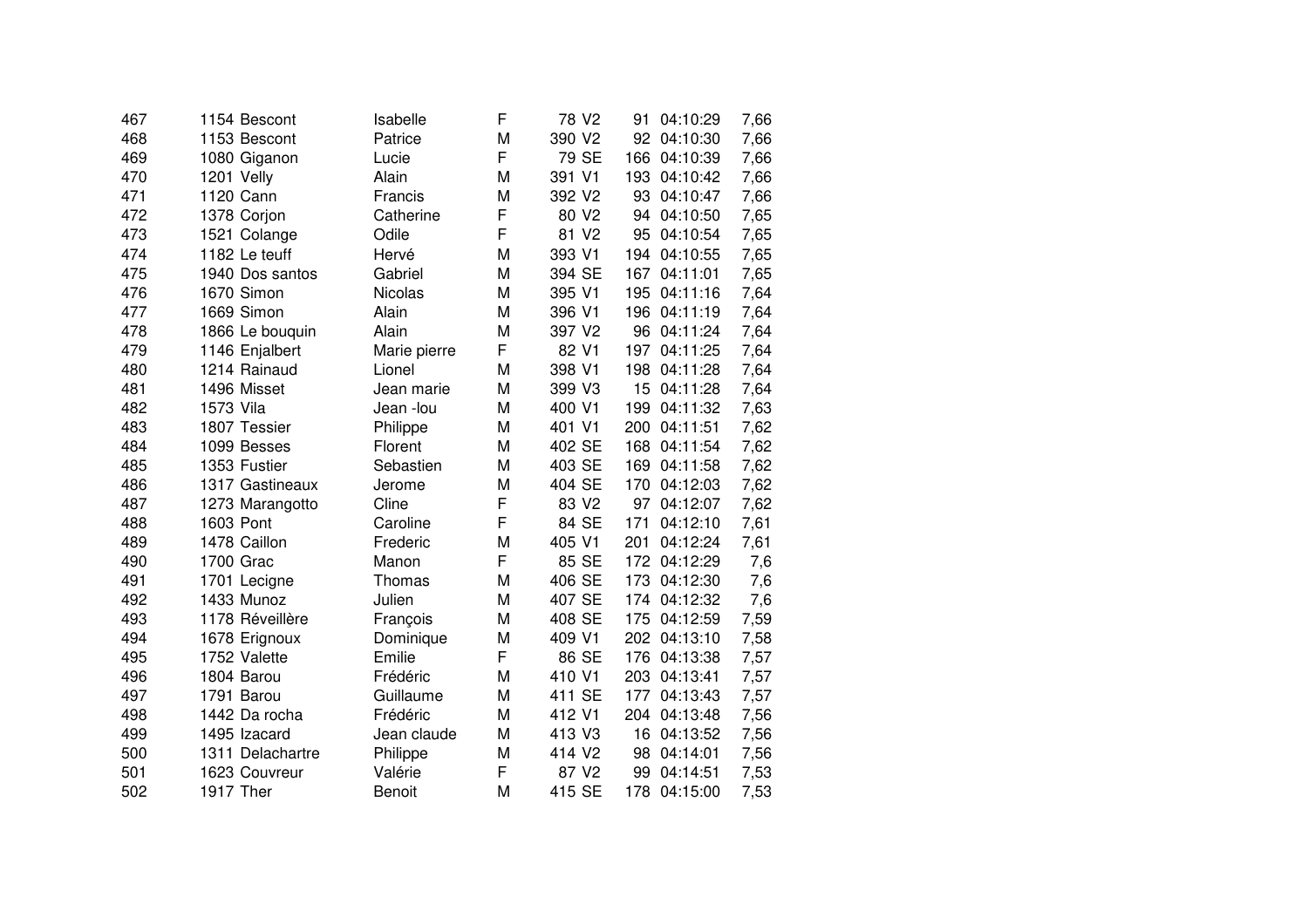| 503 | 1586 Dutoit         | Roma           | M | 416 SE             | 179 | 04:15:01     | 7,53 |
|-----|---------------------|----------------|---|--------------------|-----|--------------|------|
| 504 | 1616 Munoz          | Fabrice        | M | 417 V1             |     | 205 04:15:13 | 7,52 |
| 505 | 1615 Ternaux        | Vincent        | M | 418 SE             |     | 180 04:15:14 | 7,52 |
| 506 | 1770 Croute         | David          | M | 419 V1             |     | 206 04:15:15 | 7,52 |
| 507 | 1125 Argivier       | Alain          | M | 420 V3             | 17  | 04:15:16     | 7,52 |
| 508 | 1216 Clement        | Serge          | M | 421 V <sub>2</sub> | 100 | 04:15:25     | 7,52 |
| 509 | 1420 Morin          | Vincent        | M | 422 V1             |     | 207 04:15:32 | 7,51 |
| 510 | 1551 Brossier       | Edouard        | M | 423 V1             |     | 208 04:15:37 | 7,51 |
| 511 | 1118 Murguet        | Marcel         | M | 424 V <sub>2</sub> | 101 | 04:15:45     | 7,51 |
| 512 | 1834 Maurice        | <b>Therese</b> | F | 88 V3              | 18  | 04:15:57     | 7,5  |
| 513 | 1611 Hospital       | Laurent        | M | 425 V2             |     | 102 04:16:16 | 7,49 |
| 514 | 1255 Marty          | Christian      | M | 426 V2             |     | 103 04:16:45 | 7,48 |
| 515 | 1312 Damagnez       | Annie          | F | 89 V <sub>2</sub>  |     | 104 04:17:08 | 7,47 |
| 516 | 1354 Vignaud        | Marc           | M | 427 V2             |     | 105 04:17:08 | 7,47 |
| 517 | 1155 Belieres       | Guy            | M | 428 V1             |     | 209 04:17:11 | 7,47 |
| 518 | 1124 Huot           | Joel           | M | 429 V2             | 106 | 04:17:31     | 7,46 |
| 519 | 1536 Chaumet        | Pierre         | M | 430 SE             | 181 | 04:17:38     | 7,45 |
| 520 | 1026 Cornet         | Philippe       | M | 431 V2             | 107 | 04:17:41     | 7,45 |
| 521 | 1836 Bordier        | Jean-denis     | M | 432 V3             | 19  | 04:17:55     | 7,44 |
| 522 | 1071 Vallois        | Fabienne       | F | 90 V <sub>2</sub>  | 108 | 04:17:58     | 7,44 |
| 523 | 1070 Vallois        | Didier         | M | 433 V2             | 109 | 04:18:06     | 7,44 |
| 524 | 1066 Guillou        | Alain          | M | 434 V2             | 110 | 04:18:08     | 7,44 |
| 525 | 1407 Bonnaud        | Jack           | M | 435 V3             |     | 20 04:18:09  | 7,44 |
| 526 | 1447 Vrignaud       | Sandrine       | F | 91 V1              |     | 210 04:18:14 | 7,43 |
| 527 | 1890 Le brun        | David          | M | 436 SE             |     | 182 04:18:24 | 7,43 |
| 528 | 1434 Lanchas        | Pascal         | M | 437 V2             | 111 | 04:18:28     | 7,43 |
| 529 | 1873 Vogel          | Marc           | M | 438 SE             | 183 | 04:18:31     | 7,43 |
| 530 | 1410 Gommendy       | Gaetan         | M | 439 SE             |     | 184 04:18:39 | 7,42 |
| 531 | 1409 Préau          | Véronique      | F | 92 V1              | 211 | 04:18:40     | 7,42 |
| 532 | 1398 Bron           | Jean michel    | M | 440 V2             |     | 112 04:19:05 | 7,41 |
| 533 | 1251 Beaudin        | Michel         | M | 441 V <sub>2</sub> |     | 113 04:19:13 | 7,41 |
| 534 | 1458 Leite          | Laurence       | F | 93 V1              |     | 212 04:19:14 | 7,41 |
| 535 | 1414 Hurpet         | Anne           | F | 94 V1              |     | 213 04:19:26 | 7,4  |
| 536 | 1082 Laberthonniere | Anthonny       | M | 442 SE             |     | 185 04:19:29 | 7,4  |
| 537 | 1258 Canneddu       | Romain         | M | 443 SE             |     | 186 04:19:35 | 7,4  |
| 538 | 1104 Dimas          | Delphine       | F | 95 V1              |     | 214 04:19:51 | 7,39 |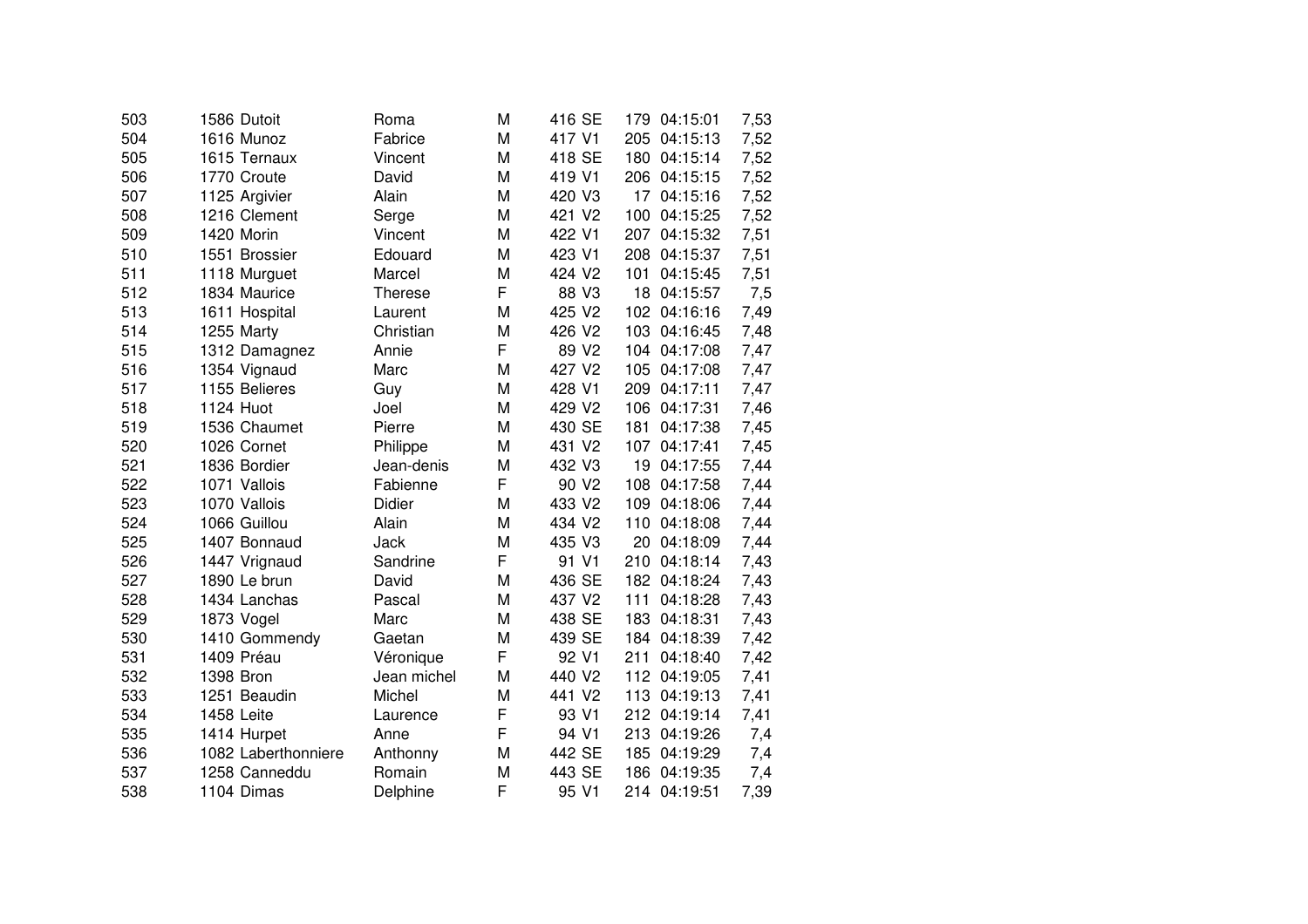| 539 | 1659 Pradeau     | Frédéric        | M | 444 V1 | 215 | 04:19:52     | 7,39 |
|-----|------------------|-----------------|---|--------|-----|--------------|------|
| 540 | 1179 Yonnet      | Magali          | F | 96 V1  |     | 216 04:19:56 | 7,39 |
| 541 | 1550 Bonal       | <b>Béatrice</b> | F | 97 V1  |     | 217 04:19:58 | 7,39 |
| 542 | 1430 Peres       | Aurélie         | F | 98 SE  | 187 | 04:20:00     | 7,38 |
| 543 | 1725 Forveille   | Emmanuel        | M | 445 V1 | 218 | 04:20:01     | 7,38 |
| 544 | 1428 Peres       | <b>Bertrand</b> | М | 446 SE | 188 | 04:20:09     | 7,38 |
| 545 | 1729 Forhan      | Aurélie         | F | 99 SE  | 189 | 04:20:12     | 7,38 |
| 546 | 1102 Geffard     | Anthony         | M | 447 SE | 190 | 04:20:45     | 7,36 |
| 547 | 1509 Laveissiere | Guy             | M | 448 V3 | 21  | 04:20:48     | 7,36 |
| 548 | 1501 Cassiere    | Jean hugues     | M | 449 V2 | 114 | 04:20:57     | 7,36 |
| 549 | 1842 Irondelle   | Anthony         | M | 450 SE | 191 | 04:21:42     | 7,34 |
| 550 | 1242 Beillard    | Philippe        | M | 451 V2 |     | 115 04:21:50 | 7,33 |
| 551 | 1149 Ferreira    | Paul            | M | 452 V1 |     | 219 04:21:57 | 7,33 |
| 552 | 1474 Benier      | Annie           | F | 100 V2 |     | 116 04:22:19 | 7,32 |
| 553 | 1522 Destribats  | Jean marc       | M | 453 V3 | 22  | 04:22:24     | 7,32 |
| 554 | 1693 Simonini    | Vincent         | M | 454 V1 | 220 | 04:22:30     | 7,31 |
| 555 | 1243 Magnaudeix  | Cyril           | M | 455 V1 | 221 | 04:22:48     | 7,31 |
| 556 | 1083 Turpeau     | Patrice         | M | 456 V1 | 222 | 04:23:05     | 7,3  |
| 557 | 1705 Blanco      | Christophe      | M | 457 V1 | 223 | 04:23:06     | 7,3  |
| 558 | 1792 Sabatier    | Corinne         | F | 101 V1 | 224 | 04:23:29     | 7,29 |
| 559 | 1048 Vidal       | Herve           | M | 458 V1 | 225 | 04:23:34     | 7,28 |
| 560 | 1396 Vergne      | Jean marc       | M | 459 V1 | 226 | 04:23:35     | 7,28 |
| 561 | 1395 Castaing    | Denis           | M | 460 V1 | 227 | 04:23:36     | 7,28 |
| 562 | 1384 Tixier      | Ludovic         | M | 461 SE |     | 192 04:23:36 | 7,28 |
| 563 | 1206 Devillard   | Karina          | F | 102 V1 |     | 228 04:24:06 | 7,27 |
| 564 | 1797 Bouchet     | Mariannick      | F | 103 V1 | 229 | 04:24:13     | 7,27 |
| 565 | 1742 Ladire      | Valerie         | F | 104 V1 | 230 | 04:24:24     | 7,26 |
| 566 | 1833 Moreau      | David           | M | 462 SE | 193 | 04:24:24     | 7,26 |
| 567 | 1859 David       | Patrick         | M | 463 V2 | 117 | 04:24:41     | 7,25 |
| 568 | 1666 Oudar       | Thomas          | M | 464 SE | 194 | 04:24:59     | 7,25 |
| 569 | 1209 Marin       | Arnaud          | M | 465 SE | 195 | 04:25:02     | 7,24 |
| 570 | 1878 Rigal       | Corinne         | F | 105 SE | 196 | 04:25:08     | 7,24 |
| 571 | 1393 Dufour      | Jacques         | M | 466 V3 | 23  | 04:25:08     | 7,24 |
| 572 | 1626 Berland     | Lydia           | F | 106 V1 | 231 | 04:25:40     | 7,23 |
| 573 | 1347 Duval       | François        | M | 467 SE | 197 | 04:26:02     | 7,22 |
| 574 | 1111 Girval      | Sandrine        | F | 107 V1 |     | 232 04:26:05 | 7,22 |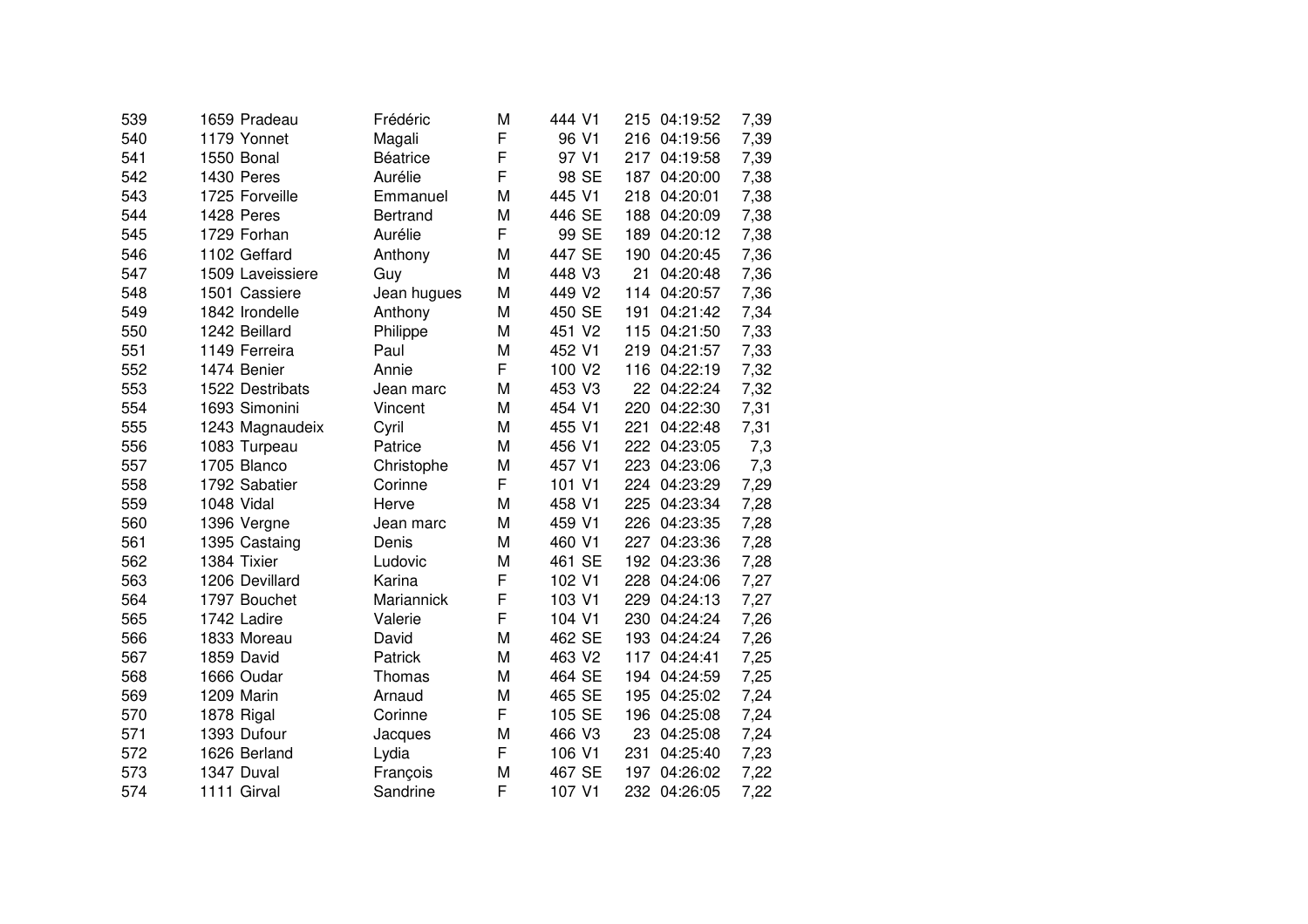| 575 |                  | 1007 Boyer       | Stephan         | M | 468 V2             |     | 118 04:26:23 | 7,21 |
|-----|------------------|------------------|-----------------|---|--------------------|-----|--------------|------|
| 576 | 1325 Diau        |                  | Patrick         | M | 469 V2             |     | 119 04:26:23 | 7,21 |
| 577 |                  | 1334 Germain     | Guy             | M | 470 V3             | 24  | 04:26:30     | 7,2  |
| 578 |                  | 1024 Madrignac   | Francis         | M | 471 V3             | 25  | 04:26:36     | 7,2  |
| 579 |                  | 1541 Laforest    | Christian       | M | 472 V2             | 120 | 04:26:40     | 7,2  |
| 580 |                  | 1285 Couderc     | Alain           | M | 473 V3             | 26  | 04:26:53     | 7,19 |
| 581 |                  | 1025 Moulle      | Laurence        | F | 108 V1             |     | 233 04:26:55 | 7,19 |
| 582 |                  | 1503 Lefrancois  | Philippe        | M | 474 V2             | 121 | 04:26:56     | 7,19 |
| 583 |                  | 1499 Touzin      | Jacques         | M | 475 V <sub>2</sub> |     | 122 04:27:04 | 7,19 |
| 584 |                  | 1130 Kinach      | Lilian          | M | 476 V1             |     | 234 04:27:13 | 7,19 |
| 585 | 1376 Pied        |                  | Frederic        | M | 477 SE             |     | 198 04:27:13 | 7,18 |
| 586 |                  | 1753 Rousselet   | Gaelle          | F | 109 SE             |     | 199 04:27:17 | 7,18 |
| 587 |                  | 1754 Dessioux    | Jean francois   | M | 478 V2             |     | 123 04:27:17 | 7,18 |
| 588 |                  | 1060 Mauvisseau  | Denis           | M | 479 V2             |     | 124 04:27:25 | 7,18 |
| 589 |                  | 1925 Le maguet   | Aurelien        | M | 480 SE             | 200 | 04:28:11     | 7,16 |
| 590 |                  | 1417 Franc       | Marie-laure     | F | 110 V1             | 235 | 04:28:30     | 7,15 |
| 591 |                  | 1077 Delort      | Emmanuel        | M | 481 SE             | 201 | 04:28:34     | 7,15 |
| 592 |                  | 1091 Alminin     | Alfred          | M | 482 V3             | 27  | 04:28:44     | 7,14 |
| 593 |                  | 1368 Robert      | Martine         | F | 111 V1             |     | 236 04:28:48 | 7,14 |
| 594 | <b>1366 Ters</b> |                  | Cathy           | F | 112 SE             |     | 202 04:28:49 | 7,14 |
| 595 |                  | 1105 Brard       | Yoan            | M | 483 SE             |     | 203 04:29:04 | 7,14 |
| 596 |                  | 1597 Marsteau    | Alexandre       | M | 484 SE             |     | 204 04:29:15 | 7,13 |
| 597 |                  | 1596 Tardy       | Fabien          | M | 485 V1             |     | 237 04:29:16 | 7,13 |
| 598 |                  | 1090 Tissier     | Laurent         | M | 486 V2             |     | 125 04:29:26 | 7,13 |
| 599 |                  | 1928 Dujardin    | Maxime          | M | 487 SE             |     | 205 04:29:40 | 7,12 |
| 600 |                  | 1929 Estager     | Douglas         | M | 488 SE             |     | 206 04:29:41 | 7,12 |
| 601 |                  | 1620 Mathieu     | Stéphane        | M | 489 V1             | 238 | 04:30:00     | 7,11 |
| 602 |                  | 1173 Legrand     | Charlotte       | F | 113 SE             | 207 | 04:30:42     | 7,09 |
| 603 |                  | 1504 Jeannot     | Dominique       | M | 490 V3             | 28  | 04:31:21     | 7,08 |
| 604 |                  | 1763 Peauger     | Francis         | M | 491 V3             | 29  | 04:31:25     | 7,07 |
| 605 |                  | 1823 Dillenseger | Marc            | M | 492 V1             | 239 | 04:31:27     | 7,07 |
| 606 |                  | 1830 Domart      | Jean-christophe | M | 493 V1             |     | 240 04:31:33 | 7,07 |
| 607 |                  | 1427 Voisin      | Pierre          | M | 494 V1             | 241 | 04:31:35     | 7,07 |
| 608 |                  | 1931 Thibault    | Christian       | M | 495 V <sub>2</sub> |     | 126 04:31:40 | 7,07 |
| 609 |                  | 1744 Pillot      | Helene          | F | 114 V1             |     | 242 04:31:41 | 7,07 |
| 610 |                  | 1052 Bourcier    | Pascal          | M | 496 V1             |     | 243 04:31:42 | 7,07 |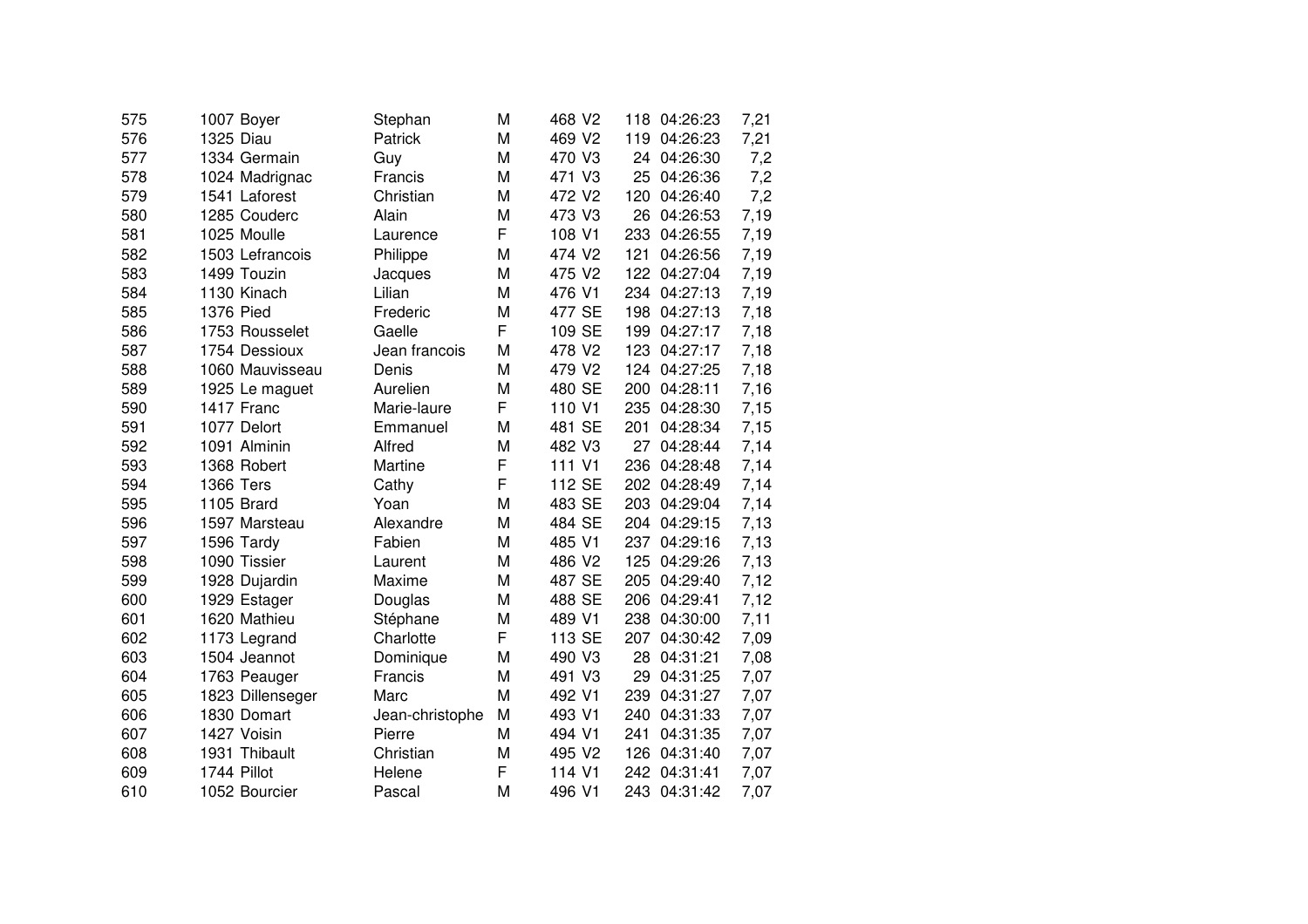| 611 |             | 1524 Bersegol       | Thea          | F | 115 V1             |     | 244 04:31:44 | 7,07           |
|-----|-------------|---------------------|---------------|---|--------------------|-----|--------------|----------------|
| 612 |             | 1157 Calyste        | Sandrine      | F | 116 V1             |     | 245 04:31:55 | 7,06           |
| 613 | 1769 Marcel |                     | Alexandra     | F | 117 SE             | 208 | 04:32:15     | 7,05           |
| 614 |             | 1236 Palmier        | Stephane      | M | 497 V1             | 246 | 04:32:17     | 7,05           |
| 615 | 1886 Way    |                     | Luc           | M | 498 SE             | 209 | 04:32:25     | 7,05           |
| 616 | 1293 Guerin |                     | Karine        | F | 118 V1             | 247 | 04:32:35     | 7,04           |
| 617 |             | 1274 Amiach         | <b>Didier</b> | M | 499 V2             | 127 | 04:32:35     | 7,04           |
| 618 |             | 1158 Lachartre      | Guy           | M | 500 V3             | 30  | 04:32:44     | 7,04           |
| 619 |             | 1849 Chassagne      | Jean-pierre   | M | 501 V2             | 128 | 04:32:52     | 7,04           |
| 620 | 1217 Michel |                     | Serge         | M | 502 V2             | 129 | 04:33:32     | 7,02           |
| 621 |             | 1100 Rossard        | Yves          | M | 503 V3             | 31  | 04:33:37     | 7,02           |
| 622 | 1819 Amiot  |                     | Jean-marc     | M | 504 V <sub>2</sub> | 130 | 04:33:59     | 7,01           |
| 623 |             | 1054 Brebion        | Alain         | M | 505 V2             | 131 | 04:34:11     | 7              |
| 624 | 1449 Duprat |                     | Marie paule   | F | 119 V <sub>2</sub> |     | 132 04:34:12 | $\overline{7}$ |
| 625 |             | 1113 Sabatier       | Stephane      | M | 506 V1             | 248 | 04:34:57     | 6,98           |
| 626 |             | 1484 Gonthier       | Michel        | M | 507 V1             | 249 | 04:35:10     | 6,98           |
| 627 | 1552 Bex    |                     | Jean claude   | M | 508 V3             | 32  | 04:36:05     | 6,95           |
| 628 |             | 1732 Gaudin         | Christophe    | M | 509 V2             | 133 | 04:36:09     | 6,95           |
| 629 | 1187 Colin  |                     | Sylvie        | F | 120 V1             | 250 | 04:36:13     | 6,95           |
| 630 |             | 1516 Frapard        | Joseph        | M | 510 V4             | 1   | 04:37:06     | 6,93           |
| 631 |             | 1743 Couloumy       | Didier        | M | 511 V <sub>2</sub> |     | 134 04:37:14 | 6,93           |
| 632 |             | 1691 Fraignac       | Gilles        | M | 512 V2             | 135 | 04:37:16     | 6,92           |
| 633 | 1491 Ninet  |                     | Antoine       | M | 513 V2             |     | 136 04:37:17 | 6,92           |
| 634 |             | 1692 Fraignac       | Florence      | F | 121 V1             | 251 | 04:37:19     | 6,92           |
| 635 |             | 1183 Schmitt        | Sophie        | F | 122 SE             | 210 | 04:37:25     | 6,92           |
| 636 | 1639 Moyen  |                     | Richard       | M | 514 V1             |     | 252 04:37:27 | 6,92           |
| 637 |             | 1295 Lannareix      | Valerie       | F | 123 V1             |     | 253 04:37:38 | 6,92           |
| 638 |             | 1451 Candau         | Jacques       | M | 515 V2             | 137 | 04:38:02     | 6,91           |
| 639 |             | 1561 Andron         | Michel        | M | 516 V2             | 138 | 04:38:35     | 6,89           |
| 640 | 1492 Nue    |                     | Daniel        | M | 517 V3             | 33  | 04:38:53     | 6,88           |
| 641 |             | 1305 Vezzaro        | Isabelle      | F | 124 V1             | 254 | 04:39:01     | 6,88           |
| 642 | 1933 Beal   |                     | Jean paul     | M | 518 V1             | 255 | 04:39:01     | 6,88           |
| 643 |             | 1257 Ortega         | Guillaume     | M | 519 SE             | 211 | 04:39:09     | 6,88           |
| 644 |             | 1445 El jaoudi      | Hassan        | M | 520 V3             |     | 34 04:39:16  | 6,88           |
| 645 |             | 1381 Lambert-merlos | Sylvie        | F | 125 V <sub>2</sub> | 139 | 04:40:04     | 6,86           |
| 646 |             | 1542 Querrec        | Gilles        | M | 521 V1             | 256 | 04:40:28     | 6,85           |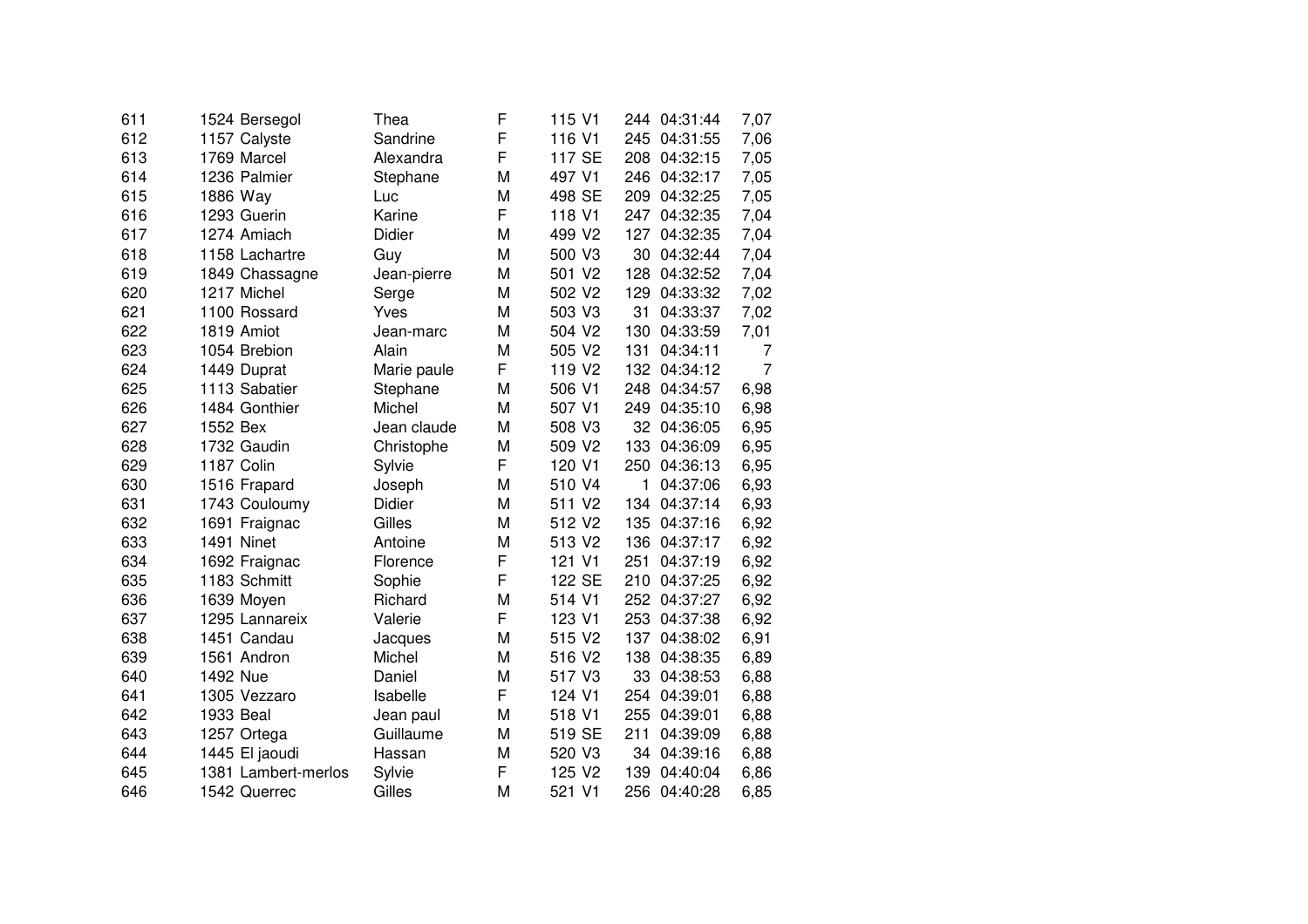| 647 | 1874 Conan           | Yannick         | M | 522 V1             | 257 | 04:40:35     | 6,84 |
|-----|----------------------|-----------------|---|--------------------|-----|--------------|------|
| 648 | 1609 Moreau          | Frédéric        | M | 523 V1             |     | 258 04:40:40 | 6,84 |
| 649 | 1608 Neau            | Lionel          | M | 524 V1             | 259 | 04:40:40     | 6,84 |
| 650 | 1915 Lajarrige       | Eric            | M | 525 V2             | 140 | 04:41:18     | 6,83 |
| 651 | 1921 Jamais          | Eric            | M | 526 V1             | 260 | 04:41:31     | 6,82 |
| 652 | 1177 Réveillère      | Christelle      | F | 126 SE             | 212 | 04:42:00     | 6,81 |
| 653 | 1081 Dupuis          | Denis           | M | 527 V1             | 261 | 04:42:17     | 6,8  |
| 654 | 1533 Deterne         | Anne marie      | F | 127 V <sub>2</sub> | 141 | 04:42:23     | 6,8  |
| 655 | 1259 Poudenx         | Jean christophe | M | 528 V3             | 35  | 04:42:31     | 6,8  |
| 656 | 1789 Vergne          | Gerard          | M | 529 V2             |     | 142 04:42:37 | 6,79 |
| 657 | 1210 Gateaud         | Sylvie          | F | 128 V2             | 143 | 04:43:21     | 6,78 |
| 658 | 1457 Caliot          | Pascal          | M | 530 V1             |     | 262 04:43:36 | 6,77 |
| 659 | 1021 Duillon         | <b>Brigitte</b> | F | 129 V <sub>2</sub> |     | 144 04:44:37 | 6,75 |
| 660 | 1781 Chaynes         | Anne            | F | 130 V1             |     | 263 04:44:50 | 6,74 |
| 661 | 1782 Arciprete       | Christian       | M | 531 V1             |     | 264 04:44:50 | 6,74 |
| 662 | 1655 Cuminge         | Patrick         | M | 532 V2             | 145 | 04:44:55     | 6,74 |
| 663 | 1802 Breuil          | Henriette       | F | 131 V1             | 265 | 04:44:55     | 6,74 |
| 664 | 1943 Bawol           | Christelle      | F | 132 V1             | 266 | 04:45:05     | 6,73 |
| 665 | 1053 Brebion         | Valerie         | F | 133 V1             | 267 | 04:45:43     | 6,72 |
| 666 | 1204 Albouy          | Laurent         | M | 533 V1             | 268 | 04:45:43     | 6,72 |
| 667 | 1477 Chene           | Sebastien       | M | 534 SE             | 213 | 04:45:59     | 6,71 |
| 668 | 1683 Veracruz dólera | Cristina        | F | 134 SE             |     | 214 04:46:00 | 6,71 |
| 669 | 1107 Chaudieres      | Didier          | M | 535 V1             |     | 269 04:46:26 | 6,7  |
| 670 | 1108 Chaudieres      | Laure           | F | 135 V1             |     | 270 04:46:26 | 6,7  |
| 671 | 1092 Marinie         | Christine       | F | 136 V1             | 271 | 04:46:27     | 6,7  |
| 672 | 1845 Berthonneau     | Valérie         | F | 137 V1             |     | 272 04:46:40 | 6,7  |
| 673 | 1846 Berthonneau     | Eric            | M | 536 V1             | 273 | 04:46:43     | 6,7  |
| 674 | 1688 Alopeau         | Laurent         | M | 537 V1             | 274 | 04:46:46     | 6,7  |
| 675 | 1794 Andre           | Nathalie        | F | 138 V1             | 275 | 04:47:00     | 6,69 |
| 676 | 1793 Egmann          | Gerald          | M | 538 V1             | 276 | 04:47:01     | 6,69 |
| 677 | 1088 Brard           | Celine          | F | 139 SE             | 215 | 04:47:05     | 6,69 |
| 678 | 1416 Gorin           | Jean-paul       | M | 539 V1             | 277 | 04:47:22     | 6,68 |
| 679 | 1527 Laurier         | Elisabeth       | F | 140 V1             | 278 | 04:47:22     | 6,68 |
| 680 | 1355 Prunet          | Cathy           | F | 141 V <sub>2</sub> |     | 146 04:47:23 | 6,68 |
| 681 | 1306 Vezzaro         | Laurent         | M | 540 V1             | 279 | 04:48:05     | 6,66 |
| 682 | 1758 Bonicel         | Philippe        | M | 541 V2             |     | 147 04:48:11 | 6,66 |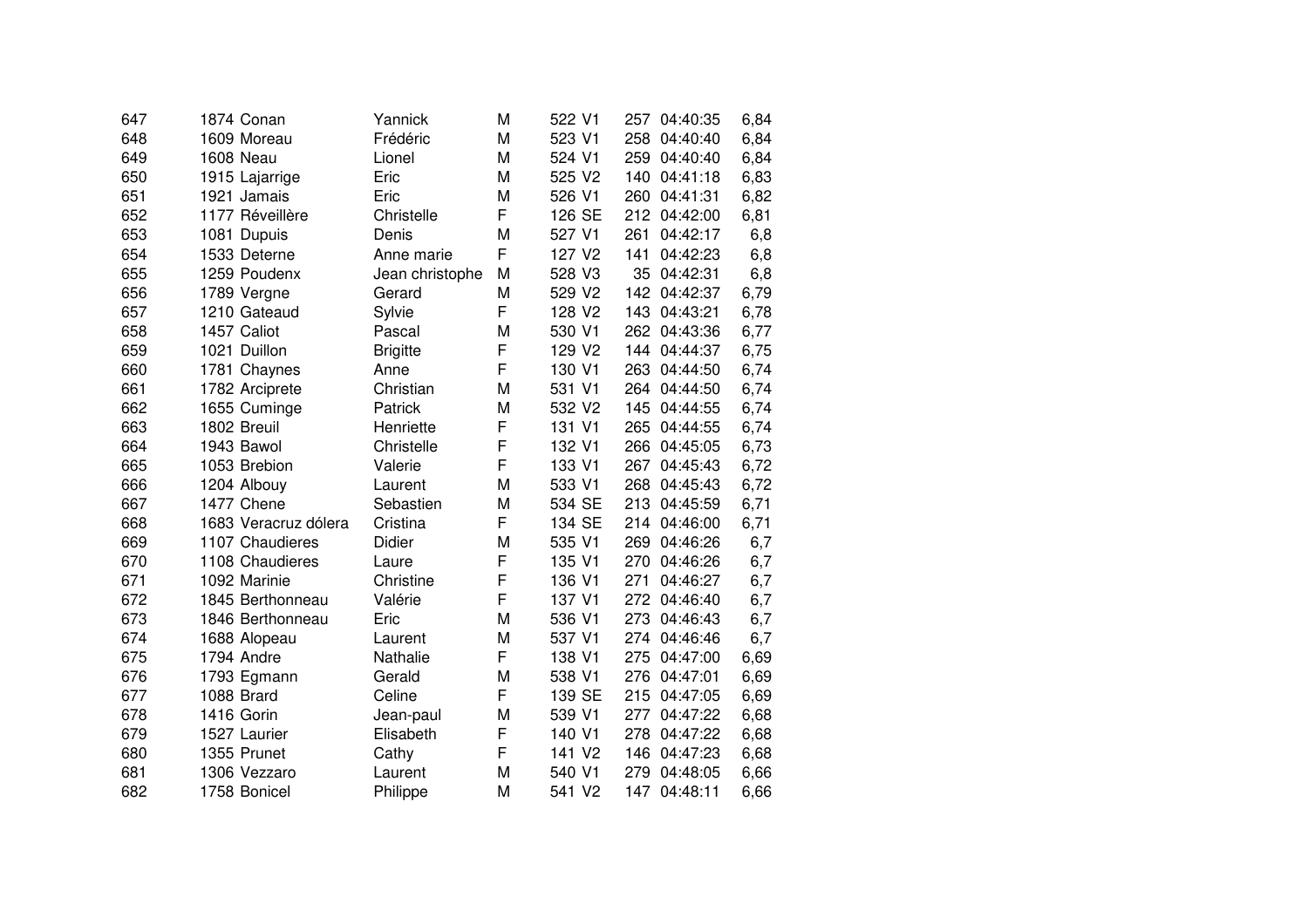| 683 | 1668 Millet      | Nadine       | F | 142 V <sub>2</sub> | 148            | 04:48:17     | 6,66 |
|-----|------------------|--------------|---|--------------------|----------------|--------------|------|
| 684 | 1459 Lafage      | Francoise    | F | 143 V <sub>2</sub> | 149            | 04:49:28     | 6,63 |
| 685 | 1450 Candau      | Francoise    | F | 144 V <sub>2</sub> | 150            | 04:49:30     | 6,63 |
| 686 | 1038 Coquillaud  | Angélique    | F | 145 V1             | 280            | 04:49:44     | 6,63 |
| 687 | 1039 Coquillaud  | Candy        | M | 542 V1             | 281            | 04:49:45     | 6,63 |
| 688 | 1249 Collot      | Francoise    | F | 146 V3             | 36             | 04:50:10     | 6,62 |
| 689 | 1460 Juhasz      | Jean-bernard | M | 543 V2             | 151            | 04:50:29     | 6,61 |
| 690 | 1941 Hebert      | David        | M | 544 V1             | 282            | 04:50:56     | 6,6  |
| 691 | 1238 Lacombe     | Pierre       | M | 545 V1             | 283            | 04:51:06     | 6,6  |
| 692 | 1456 Caliot      | Francine     | F | 147 V1             |                | 284 04:51:21 | 6,59 |
| 693 | 1455 Dartigue    | Nathalie     | F | 148 V1             |                | 285 04:51:21 | 6,59 |
| 694 | 1246 Roualdes    | Yann         | M | 546 V1             |                | 286 04:51:42 | 6,58 |
| 695 | 1276 Donatien    | Alain        | M | 547 V3             |                | 37 04:51:51  | 6,58 |
| 696 | 1556 Briard      | Jean-pierre  | M | 548 V4             | $\overline{c}$ | 04:53:03     | 6,55 |
| 697 | 1868 Bodenon     | Alain        | M | 549 V3             | 38             | 04:53:30     | 6,54 |
| 698 | 1832 Rouveix     | Roland       | M | 550 V3             | 39             | 04:53:32     | 6,54 |
| 699 | 1762 Lemouzy     | Gerard       | M | 551 V2             | 152            | 04:54:02     | 6,53 |
| 700 | 1652 Ambiehl     | Renaud       | M | 552 SE             | 216            | 04:54:53     | 6,51 |
| 701 | 1132 Pioche      | Thierry      | M | 553 V2             | 153            | 04:55:47     | 6,49 |
| 702 | 1569 Jourdan     | Claude       | M | 554 V <sub>2</sub> | 154            | 04:55:54     | 6,49 |
| 703 | 1008 Leroyer     | Claudine     | F | 149 V <sub>2</sub> | 155            | 04:56:02     | 6,49 |
| 704 | 1653 Calmette    | Cathy        | F | 150 V1             |                | 287 04:57:40 | 6,45 |
| 705 | 1685 Rodde       | Sylvie       | F | 151 V2             | 156            | 04:57:42     | 6,45 |
| 706 | 1006 Noris       | Geneviève    | F | 152 V1             | 288            | 04:57:42     | 6,45 |
| 707 | 1507 Landon      | Roland       | M | 555 V3             | 40             | 04:58:52     | 6,42 |
| 708 | 1568 Luccioni    | Daniel       | M | 556 V1             | 289            | 04:59:12     | 6,42 |
| 709 | 1152 Saix        | Christilla   | F | 153 V1             | 290            | 04:59:18     | 6,41 |
| 710 | 1260 Schweyer    | Monette      | F | 154 V3             | 41             | 05:01:49     | 6,36 |
| 711 | 1215 Olive       | Serge        | M | 557 V2             | 157            | 05:02:00     | 6,36 |
| 712 | 1163 Tibi        | Florence     | F | 155 V1             | 291            | 05:02:15     | 6,35 |
| 713 | 1122 Grousset    | Jean -noel   | M | 558 V1             | 292            | 05:05:08     | 6,29 |
| 714 | 1360 Houot       | Corinne      | F | 156 V1             | 297            | 00:00:00     | 1,33 |
| 715 | 1361 Battut      | Catherine    | F | 157 V <sub>2</sub> | 159            | 00:00:00     | 1,33 |
| 716 | 1564 Delsaux     | Lionel       | M | 559 V <sub>2</sub> | 158            | 00:00:00     | 1,33 |
| 717 | 1580 Descargues  | Pascal       | M | 560 V1             | 296            | 00:00:00     | 1,33 |
| 718 | <b>1796 Rios</b> | Sophie       | F | 158 V1             | 293            | 00:00:00     | 1,33 |